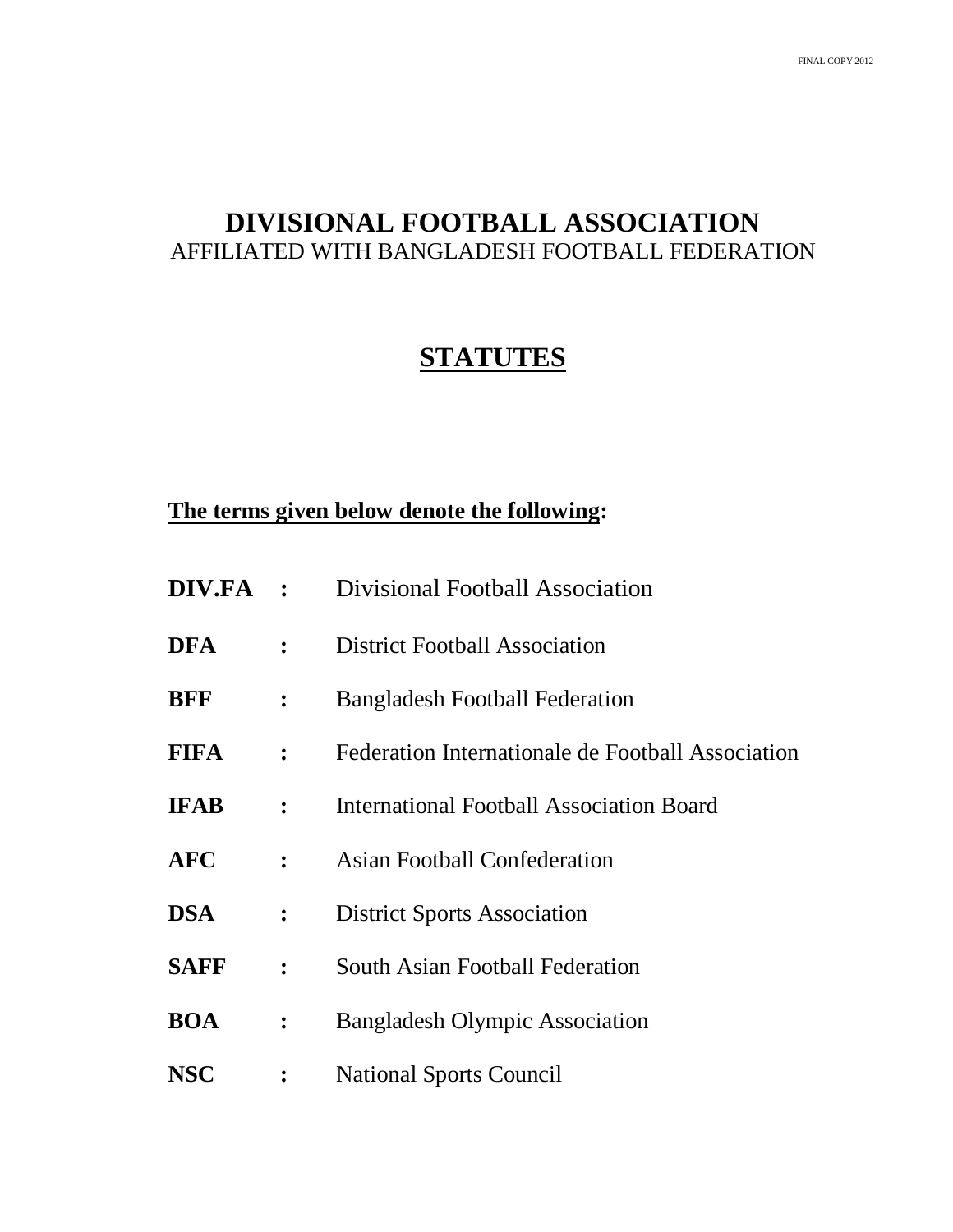# **Definition:-**

In conformity with the FIFA Standard Statutes adopted by Bangladesh Football Federation the Statutes of Divisional Football Association has been constituted.

# **Article-1 (Name and Area of Authority)**

This Statutes shall be called "Statutes of Divisional Football Association".

The area of authority of DIV. F.A shall cover the entire territory of the respective administrative Division.

# **Article-2 (Definition)**

Divisional Football Association shall be called "Divisional Football Association" of the respective administrative Division.

### **Article-3 (Flag and Logo)**

The Divisional Football Association shall have its own Flag and Logo which shall be approved by the Congress.

# **Article-4 (Head Quarter)**

The Head Quarter of the Divisional Football Association shall be preferably located at the Sports Complex or stadium premises of the Divisional Head Quarter.

# **Article-5 (Objectives)**

- 5.1 To plan and organise related activities to develop the standard and expansion of football.
- 5.2 To plan and organise football activities at the division and district level.
- 5.3 To advice and develop football activities at the school and college level.
- 5.4 To plan and coordinate the development of women football of the Division.

# **Article-6 (Functions)**

- 6.1 To develop the standard of football of the Division.
- 6.2 To organise DIV. F.A Cup and Independence Cup or other tournament regularly.
- 6.3 To organise talent hunting programmes.
- 6.4 To organise Inter-District Football Competition regularly.
- 6.5 To prepare Divisional football team and participate in the competition organised by BFF.
- 6.6 To collect fund for DIV. F.A.
- 6.7 To ensure discipline amongst the members.
- 6.8 To help distressed players and organizers.
- 6.9 To form standing committees and formulate terms & references.
- 6.10 To publish books and periodicals on football.
- 6.11 To comply with the instructions and standing orders of BFF.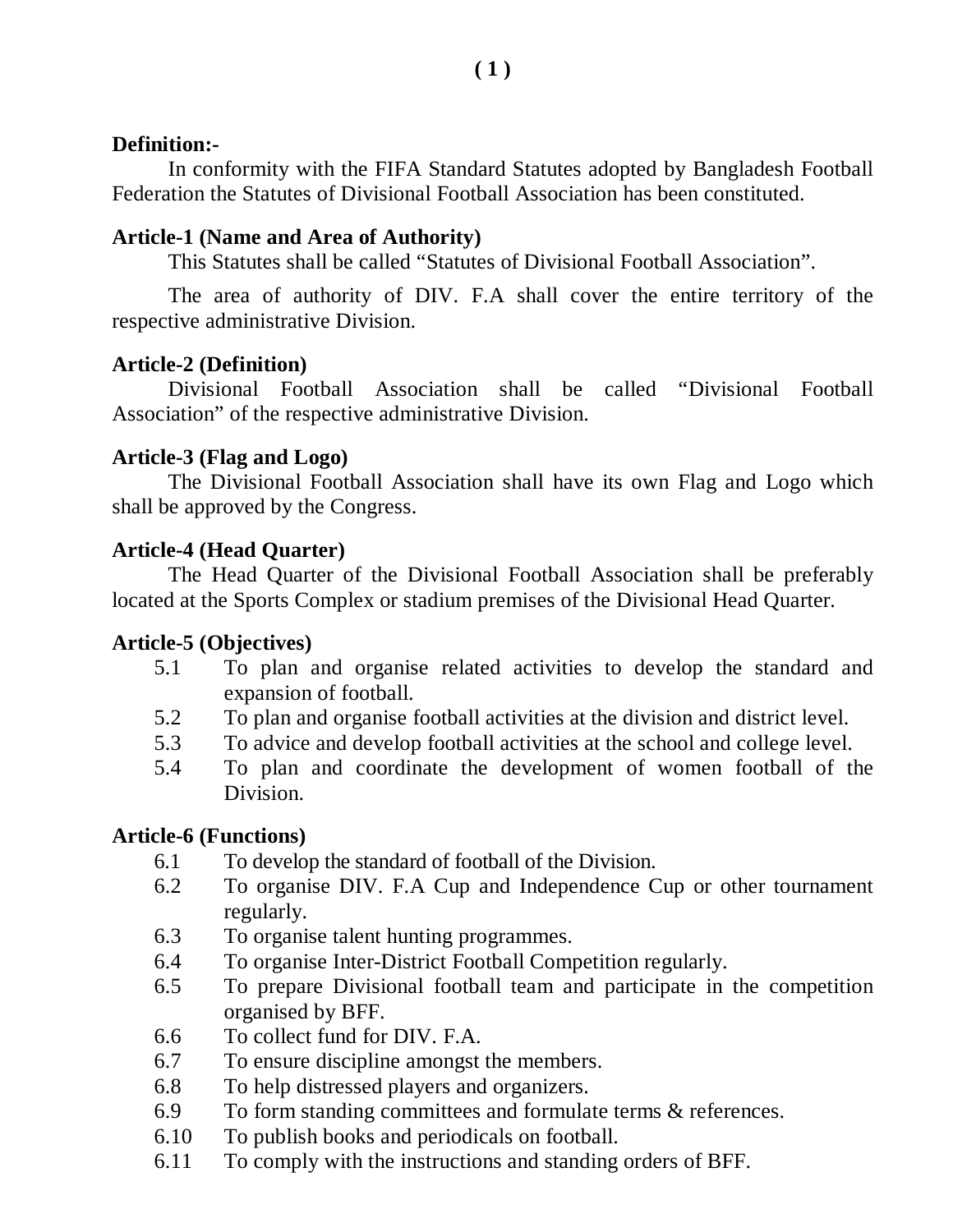#### **Article-7 (Affiliated organs)**

District Football Associations under the Division which satisfy the criteria for membership may apply for affiliation. Member association shall pay subscription fees Tk. 1,000.00 per year. The defaulting members in paying subscription for consecutive two years shall be suspended.

# **Article-8 (Relationship with National Organisation)**

The Divisional Football Association shall be affiliated with Bangladesh Football Federation and shall function independently.

# **Article-9 (Congress and Executive Committee)**

Every Divisional Football Association shall have General Council (Congress) and Executive Committee.

### **Article-10 (Congress)**

The Congress of the DIV. Football Association shall be composed of its members as under:-

- 10.1 Additional Commissioner (observer).
- 10.2 Additional Commissioner of Police (observer).
- 10.3 Two Delegates from the Divisional Sports Association.
- 10.4 Two Delegates from each District Football Association.
- 10.5 Two Delegates from the Divisional Women's Sports Association.
- 10.6 National Awardee (football) organiser and player, if any in the jurisdiction of the respective Division.
- 10.7 One Delegate from the regional Olympic Association (observer).
- 10.8 One Delegate from City Corporation of Divisional Head Quarter.
- 10.9 Two nominees of the President of BFF from amongst the Sponsors/Elites to support football activities.

**N.B.:** The observing member shall have no voting right and they shall not contest in the election.

- a) The Divisional Commissioner shall be the Chief Patron.
- b) The Deputy Inspector General of Police (DIG) shall be Patron.
- c) Irrespective of the numbers of Delegates in the Congress, the affiliated Member shall have only one vote.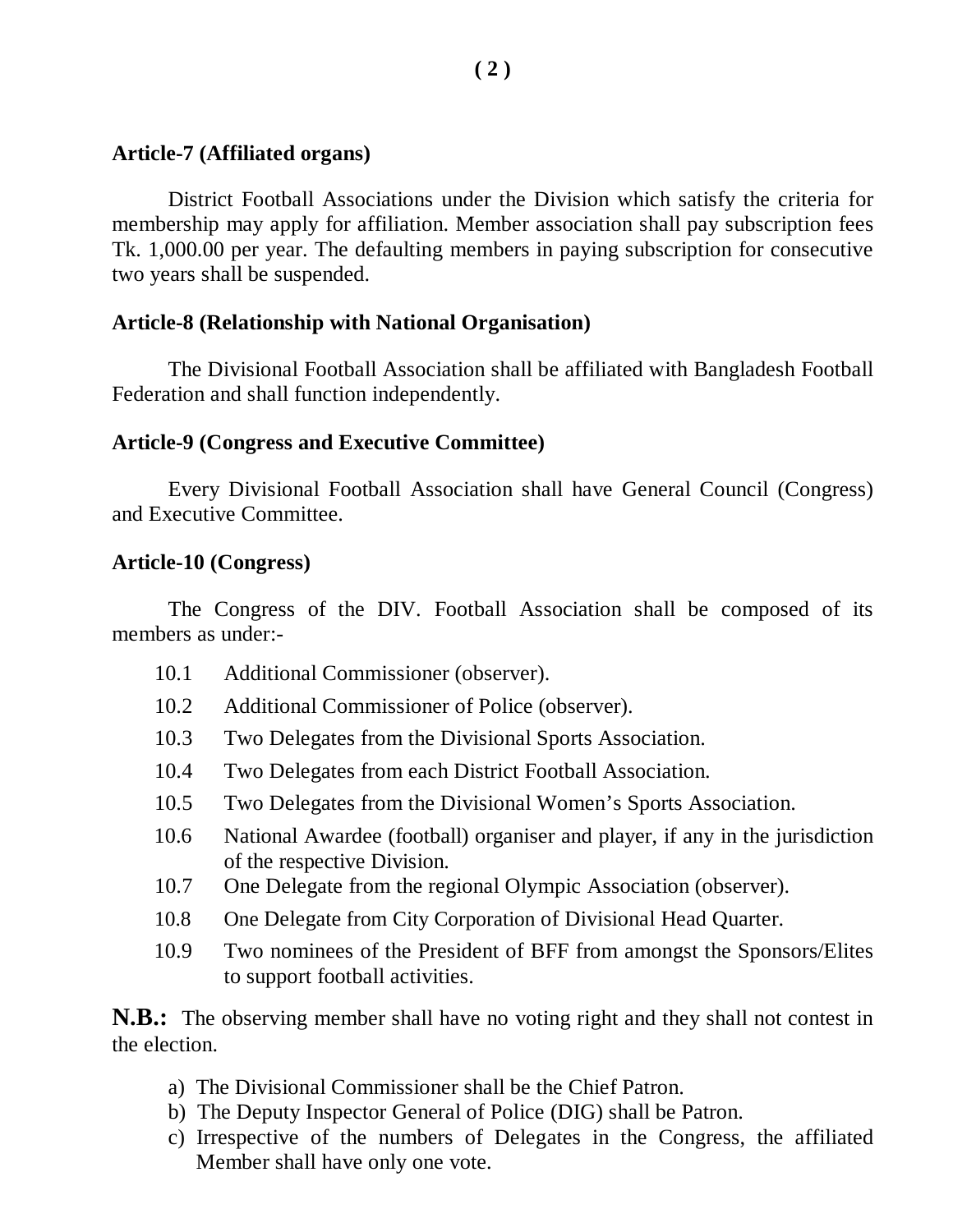### **Article-11 (Executive Committee)**

The General Secretary of Divisional Football Association shall be appointed by the Executive Committee. The General Secretary however shall not be member of the Executive Committee. The Executive Committee of the DIV. F.A shall be composed  $of -$ 

| 1. | President           | $\sim$ 100 $\mu$ | 1 (elected)                    |
|----|---------------------|------------------|--------------------------------|
| 2. | Vice-President      | $\sim 10^{-10}$  | 1 (elected)                    |
| 3. | Treasurer           |                  | 1 (elected)                    |
| 4. | <b>Members</b>      | $\sim$ $-$       | 4 (elected)                    |
| 5. | General Secretary - |                  | Ex.-Official (No voting right) |

**N.B.** Members holding governmental position shall not contest election in any position of the Executive Committee.

#### **Article-12 (Standing Committees)**

- 1. Inter-District Championship Organizing Committee.
- 2. Disciplinary Committee
- 3. Appeal Committee
- 4. Referees Committee
- 5. Development Committee
- 6. Medical Committee
- 7. Women's Committee
- 8. Player's Status Committee
- 9. Tournament Committee
- 10. Finance Committee
- 11. Any other committee as deemed necessary.

**N.B.** Each Committee shall be composed of maximum 7 (seven) members headed by a chairman. The General Secretary shall act as Secretary of all the Committees.

#### **Article-13 (Meetings)**

- 13.1 The Congress of the DIV. F.A shall be organised once in every two years. The Congress shall be called with a notice of clear 21 days. The meeting of the Executive Committee shall be called with a notice of 7 days and in case of emergency 24 Hours.
- 13.2 The presence of 2/3 members in the congress and 1/3 members in ExCo Meeting shall form Quorum. The meeting of emergency nature shall not need Quorum.
- 13.3 The decisions of the meeting shall be taken on the verdict of the member present. However, if there remains a tie on the voting, the president shall use casting vote to reach a decision.
- 13.4 The annual budget of the DIV. F.A shall be placed before the congress by the Treasurer for approval.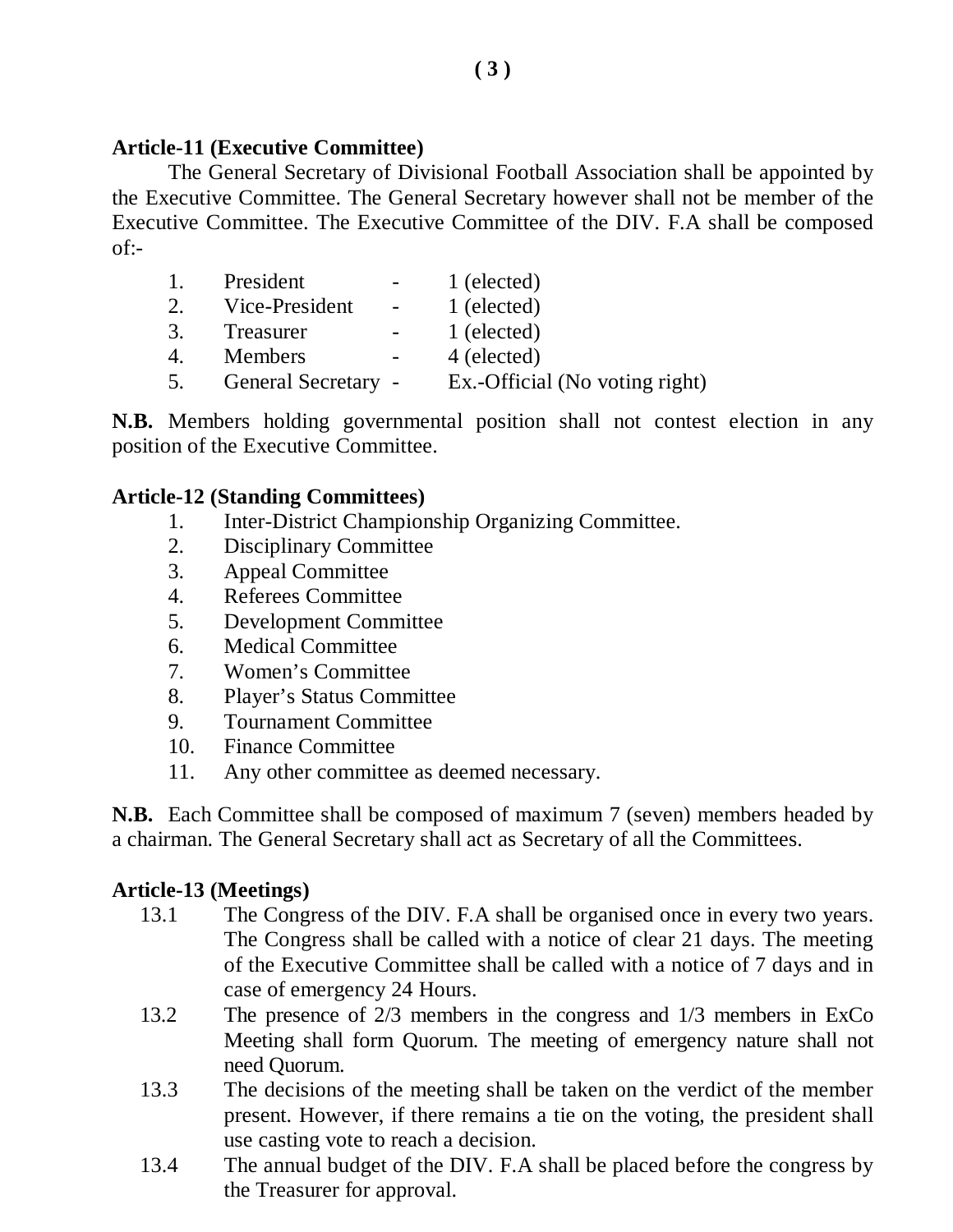# **Article-14 (Election)**

14.1 The election of the Executive Committee shall be held on the expiry of 4 (four) year's term.

The Congress comprising of the members of the Divisional Football Association shall elect the Executive Committee.

- 14.2 Two months prior to the expiry of the outgoing committee, the Executive Committee shall sit and decide on a specific agenda to fix the date of the election under intimation to BFF. In the same meeting the Executive Committee shall form an Independent Election Commission, headed by Chief Election Commissioner and two commissioners. The Election Commission shall prepare the election schedule to hold the election within the prescribed date.
- 14.3 The delegates shall cast vote to elect the Executive Committee. Each delegate shall be entitled to cast one vote for every position. Any delegate suspended by BFF shall not be allowed to participate in the voting or contest in the election.
- 14.4 The Executive Committee shall be elected by secret ballot. Candidate obtaining simple majority shall be declared elected. However, if there remains any tie between two or more candidates, the president shall use casting vote (if the president is not a candidate for any position) to break the tie. If the president is debarred to use casting vote in that case fresh election shall be organised to break the tie.

# **Article-15 (Function and responsibility of the Office Bearers)**

# **A) President**

- 1. He shall preside over the congress and the meeting of the Executive Committee.
- 2. He shall convene the congress and Exco.
- 3. He shall appoint the employees of the association in consultation with the Executive Committee.
- 4. He shall appoint any person from the General Council to any vacancy of the ExCo.
- 5. He may empower the Vice-President to dispose off specially entrusted responsibility.

# **B) Vice-President**

In absence of the President the Vice-President shall preside over the meeting and also act to dispose off the day-to-day works of the President.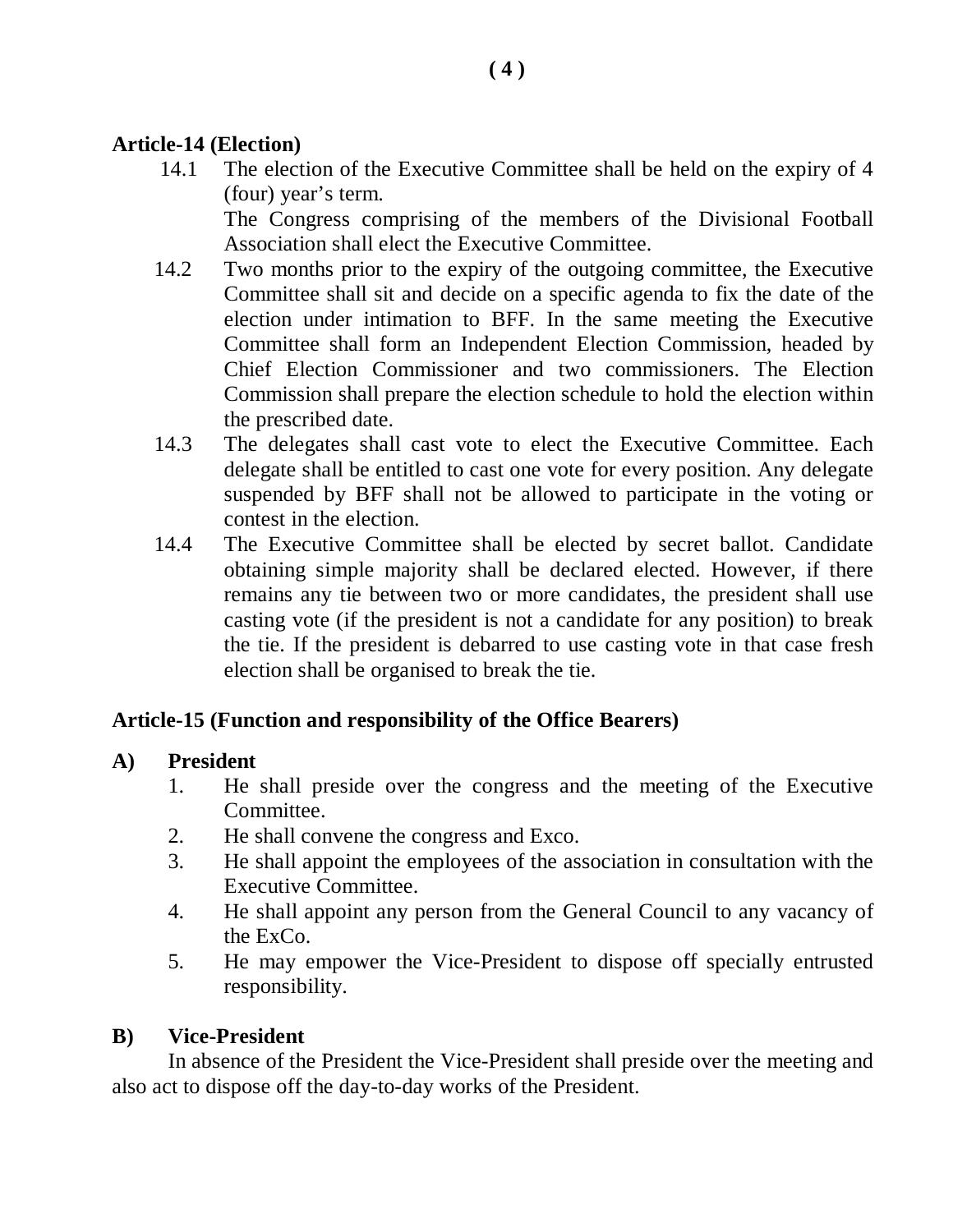#### **C) Treasurer**

- 1. He shall keep records of the accounts of the Association and at the end of each financial year he shall organise the auditing of the accounts of the Association.
- 2. He shall supervise the day-to-day expenditures of the association in conformity with the budgetary allocation.
- 3. He shall prepare the budget of the Association and place it before the Congress with the approval of the Executive Committee.

#### **D) General Secretary**

- 1. The General Secretary of the Association shall be responsible for the dayto-day administrative and executive functions.
- 2. With the permission of the President he shall call the congress, ExCo Meeting, Emergency and Special Meeting.
- 3. In consultation with the President he shall execute all policy making decisions of the Association.
- 4. He shall keep records of the association and execute all other administrative responsibilities.
- 5. In conformity with the budgetary allocation he shall incur day-to-day expenses.

#### **Article-16 (Suspension of ExCo Member)**

- 16.1 An official or member of the association shall be suspended if he remains absent in three consecutive meetings without valid reasons. But prior to taking final decision in the ExCo a show-cause notice shall be served on him.
- 16.2 For immoral activities, misuse of power and convicted in the court of law a show-cause notice shall be served on him before executing the suspension.
- 16.3 Besides a member shall be suspended due to expulsion, resignation and physical and mental incapability.

#### **Article-17 (Tenure of office)**

The tenure of the Executive Committee of Div. Football Association shall be for 4 (four) years. The counting of the date shall be effective from the date of the new Executive Committee will take over.

If the election of the new Executive Committee is not held within due time, an extension of 3 (three) months may be allowed to the existing committee by the ExCo with a prior permission of BFF to complete the election. But on the failure of organising the election during the extended period, the existing committee shall be deemed to have lost the legality to stay in office. In that circumstances Bangladesh Football Federation shall form an Interim Committee who shall organise the election within 90 (ninety) days.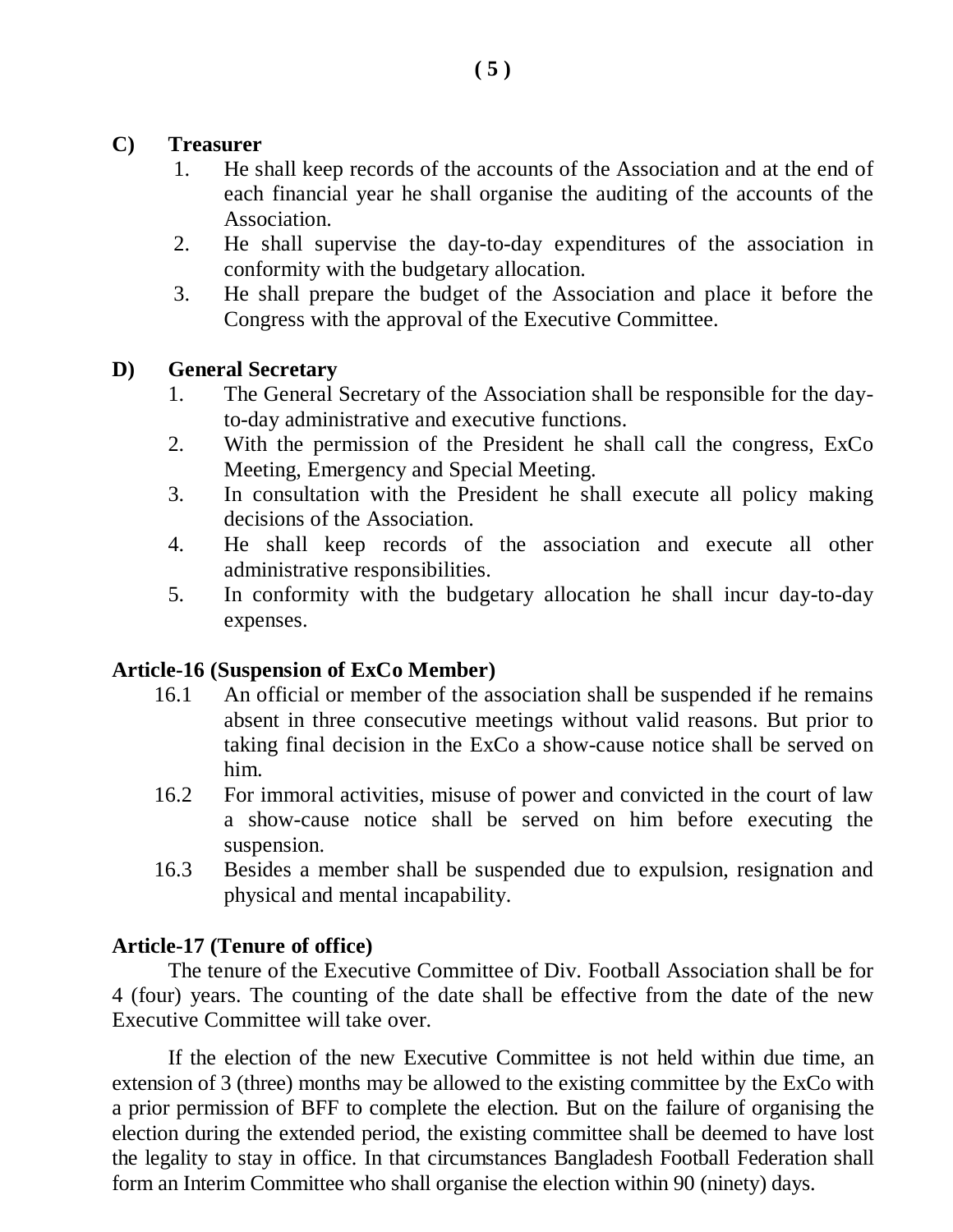#### **Article-18 (Fund of the Association)**

All funds of the Divisional Football Association shall be kept in one or more scheduled Bank.

The bank account shall be operated jointly by any two of the following: President, General Secretary and Treasurer.

#### **Article-19 (Financial year)**

The financial year of the association shall be  $1<sup>st</sup>$  July to  $30<sup>th</sup>$  June.

#### **Article-20 (Welfare Fund)**

The Divisional Football Association shall organise a welfare fund for the distressed players and organisers. The association shall accumulate fund through organising charity football matches, exhibition and cultural events.

#### **Article-21 (Laws and bye-laws)**

The Divisional Football Association shall formulate necessary laws and bye-law in conformity with the statutes of FIFA, AFC and BFF.

#### **Article-22 (Judicial Bodies)**

- a. As per the recommendation of FIFA every Divisional Football Association shall have a Judicial Body, Consisting of Disciplinary Committee and Appeal Committee. The decisions of the Judicial bodies shall be binding on all concerned.
- b. The Judicial bodies shall be formed with neutral persons. No member of the executive committee shall be included.
- c. The Judicial bodies shall be consisted of Chairman, one Vice-Chairman and three Members.
- d. The Judicial bodies shall act in accordance with the disciplinary codes of the BFF and the association.
- e. It is necessary that the Chairman and Vice-Chairman of the Judicial bodies shall have legal back-ground.
- f. The members of the Judicial bodies shall not be member of any other committees of the association.

#### **Article-23 (Arbitration)**

The Divisional Football Association shall have an Arbitration Tribunal which shall deal with all internal disputes between the Association, its members, players and officials that do not fall under the Jurisdiction of Judicial Bodies. The Divisional Football Association shall form the Arbitration Tribunal and formulate its terms and references.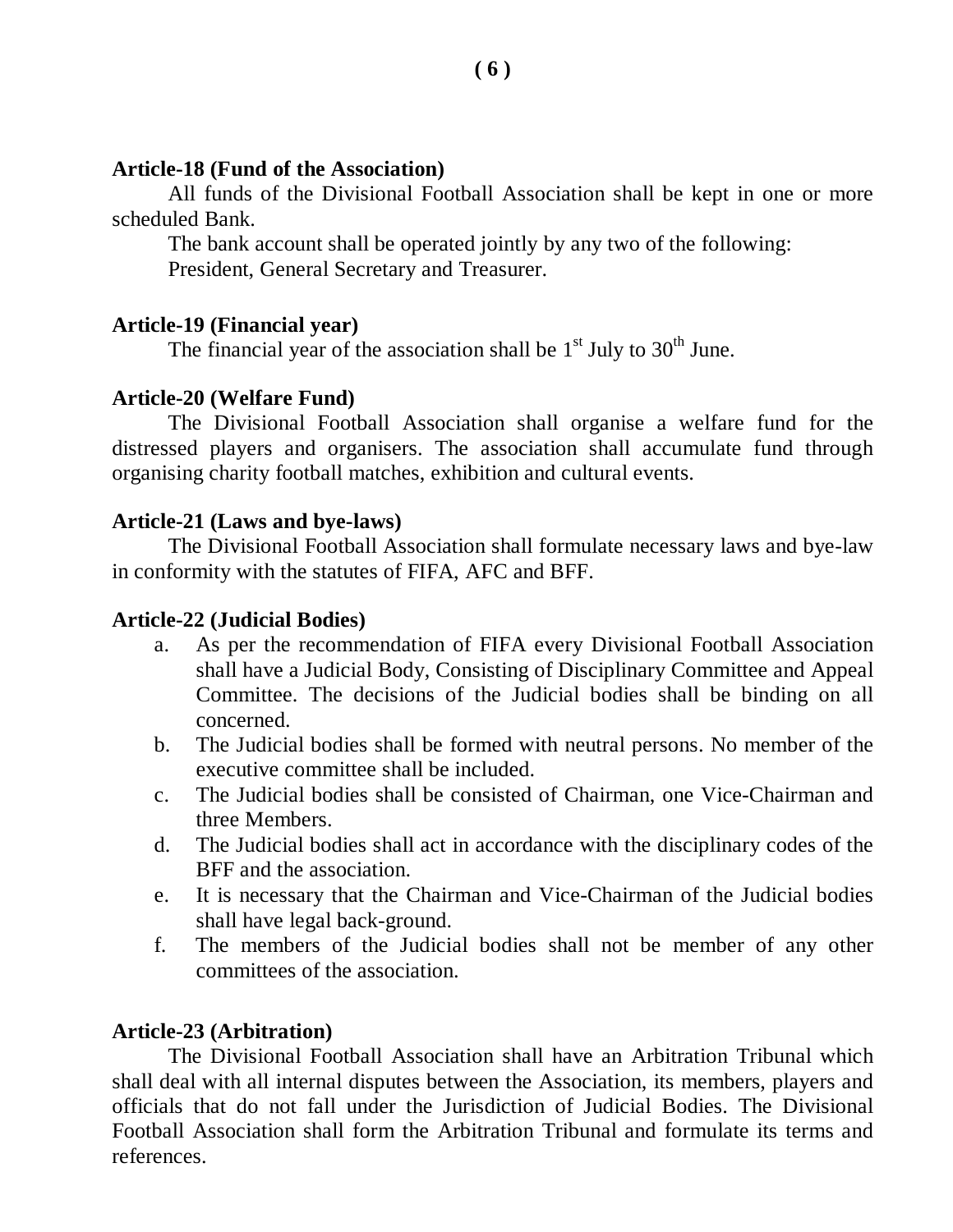Divisional Football Association, its Member, Players, Officials and player's agents will not take any dispute to Ordinary Courts unless specially provided for these statutes and FIFA regulations.

#### **Article-24 (Misc.)**

- 24.1 If any item not covered in these statutes, the Executive Committee of the Association shall decide on the matter.
- 24.2 If any dispute arises on the explanation and interpretation of any item of the Laws and bye-laws, the Executive Committee of the Div. Football Association shall give final verdict.

#### **Article-25**

The Divisional Football Association shall ensure that discrimination of any kind against a country, private person or groups of people on account of ethnic origin, gender, language, religion, politics or any other reason is strictly prohibited and punishable by suspension and expulsion.

#### **Article-26**

The Divisional Football Association shall comply fully with the statutes, regulations, directives and decisions of FIFA, AFC and BFF and it shall also ensure that these are also respected by its members.

FINAL COPY 2012

----------------------------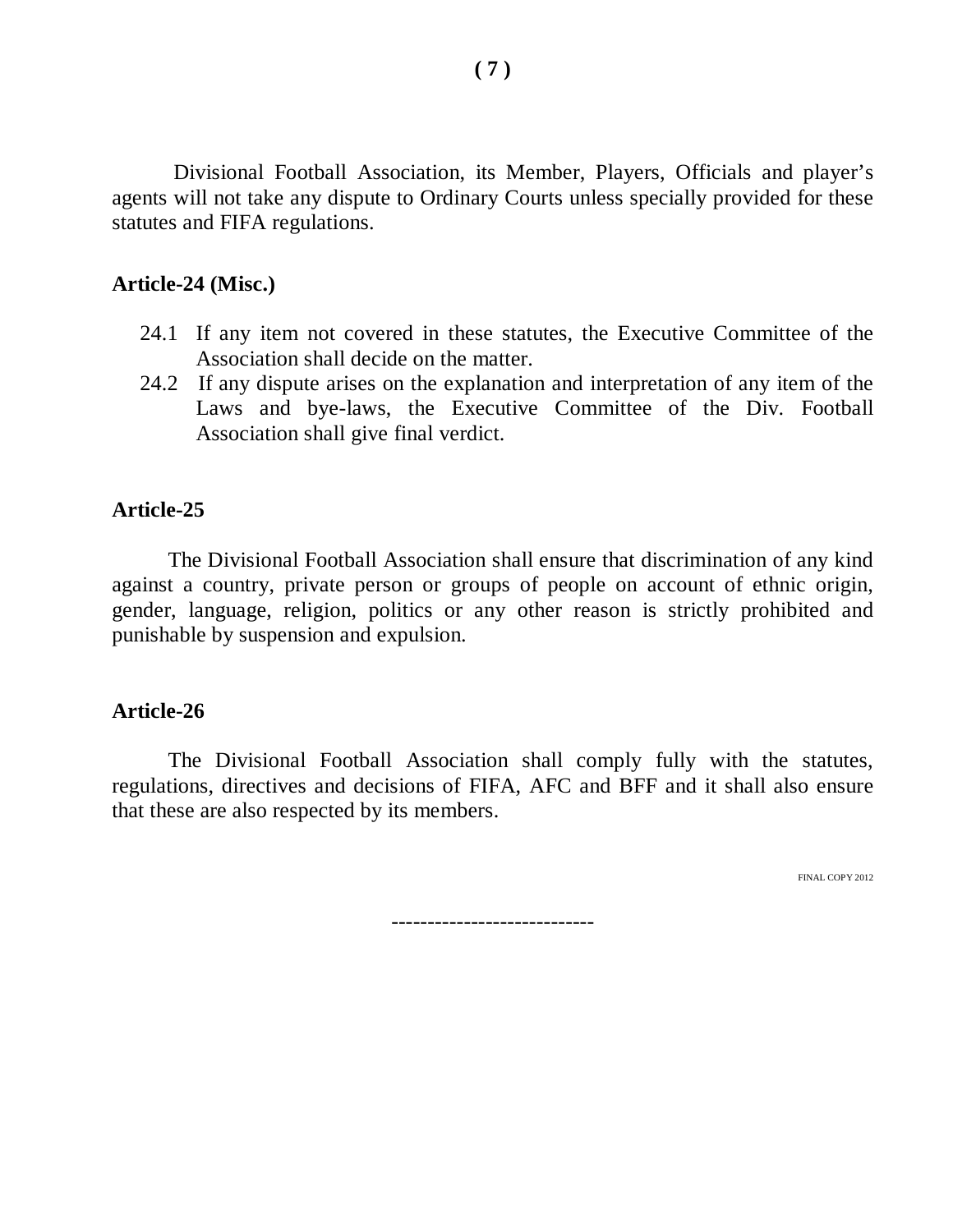# **DIVISIONAL FOOTBALL ASSOCIATION** AFFILIATED WITH BANGLADESH FOOTBALL FEDERATION

# **STATUTES**

# **The terms given below denote the following:**

| DIV.FA :    |                | Divisional Football Association                   |  |  |
|-------------|----------------|---------------------------------------------------|--|--|
| <b>DFA</b>  | $\ddot{\cdot}$ | <b>District Football Association</b>              |  |  |
| <b>BFF</b>  | :              | <b>Bangladesh Football Federation</b>             |  |  |
| <b>FIFA</b> | $\ddot{\cdot}$ | Federation Internationale de Football Association |  |  |
| <b>IFAB</b> | $\ddot{\cdot}$ | <b>International Football Association Board</b>   |  |  |
| <b>AFC</b>  | $\ddot{\cdot}$ | <b>Asian Football Confederation</b>               |  |  |
| <b>DSA</b>  | :              | <b>District Sports Association</b>                |  |  |
| <b>SAFF</b> | $\ddot{\cdot}$ | <b>South Asian Football Federation</b>            |  |  |
| <b>BOA</b>  | $\ddot{\cdot}$ | <b>Bangladesh Olympic Association</b>             |  |  |
| <b>NSC</b>  | :              | <b>National Sports Council</b>                    |  |  |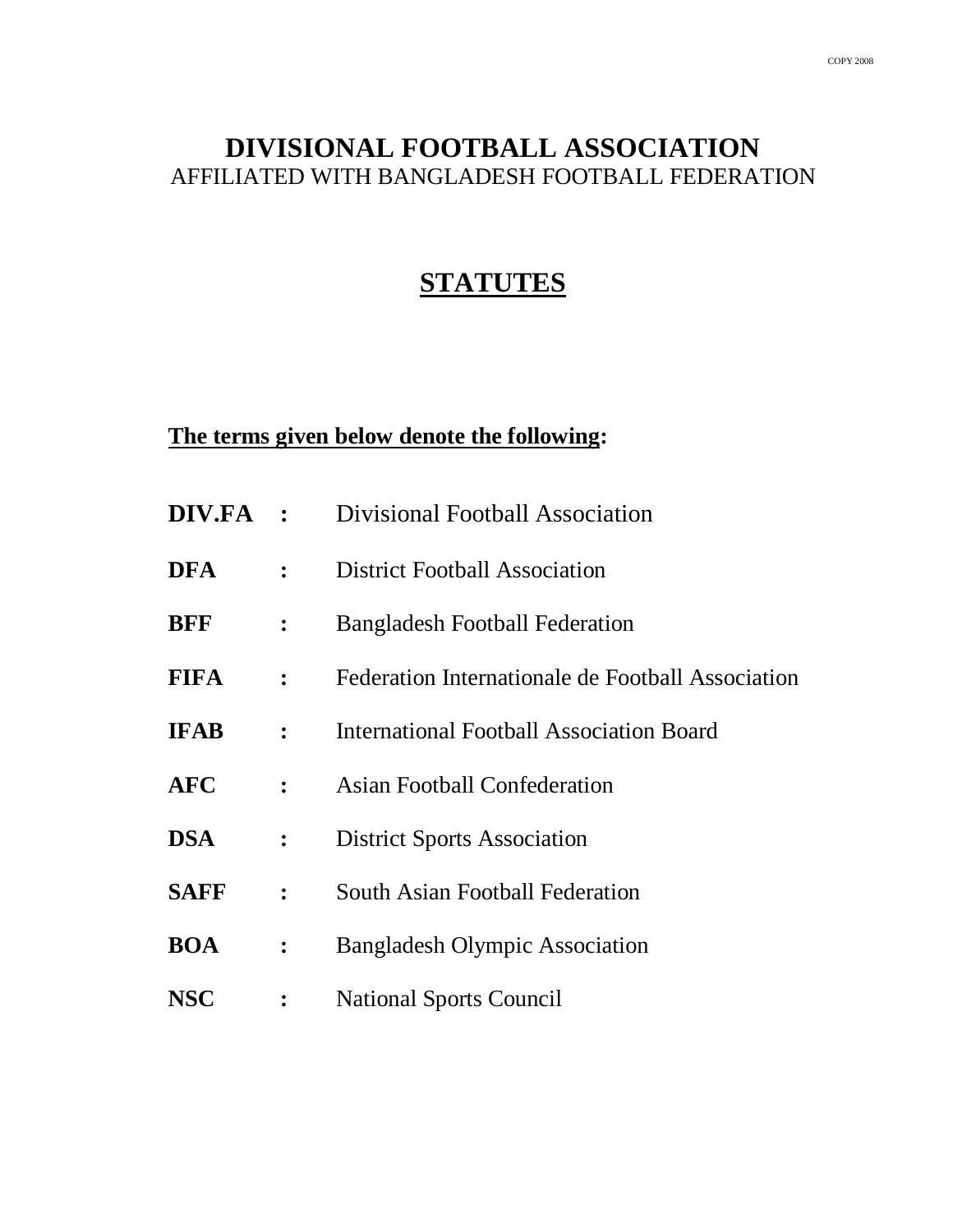# **Definition:-**

In conformity with the FIFA Standard Statutes adopted by Bangladesh Football Federation the Statutes of Divisional Football Association has been constituted.

# **Article-1 (Name and Area of Authority)**

This statutes shall be called "Statutes of Divisional Football Association".

The area of authority of DIV. F.A shall cover the entire territory of the concerned administrative Division.

# **Article-2 (Definition)**

Divisional Football Association shall be called "Divisional Football Association" of the administrative division.

# **Article-3 (Flag and Logo)**

The Divisional Football Association shall have its own Flag and Logo which shall be approved by the Association.

# **Article-4 (Head Quarter)**

The Head Quarter of the Divisional Football Association shall be located at the Sports Complex or stadium premises of the division.

# **Article-5 (Objectives)**

- 1. To plan and organise related activities to develop the standard and expansion of football.
- 2. To plan to organise football activities at the division and district level.
- 3. To assist and advice the clubs and organisation to regularize football activities.
- 4. To advice to develop football activities at the school and college level.
- 5. To plan and coordinate to develop women football of the division.

# **Article-6 (Functions)**

- 1. To develop the standard of football of the Division.
- 2. To organise DIV. F.A Cup and Independence Cup or other tournament regularly.
- 3. To organise hunting programme to get talented footballers.
- 4. To organise Inter-District Football Competition every year.
- 5. To prepare divisional football team and participate in the competition organised by BFF.
- 6. To collect fund for DIV. F.A.
- 7. To ensure discipline amongst the members.
- 8. To help distressed players and organizers.
- 9. To form standing committees and formulate terms & references.
- 10. To publish books and periodical on football.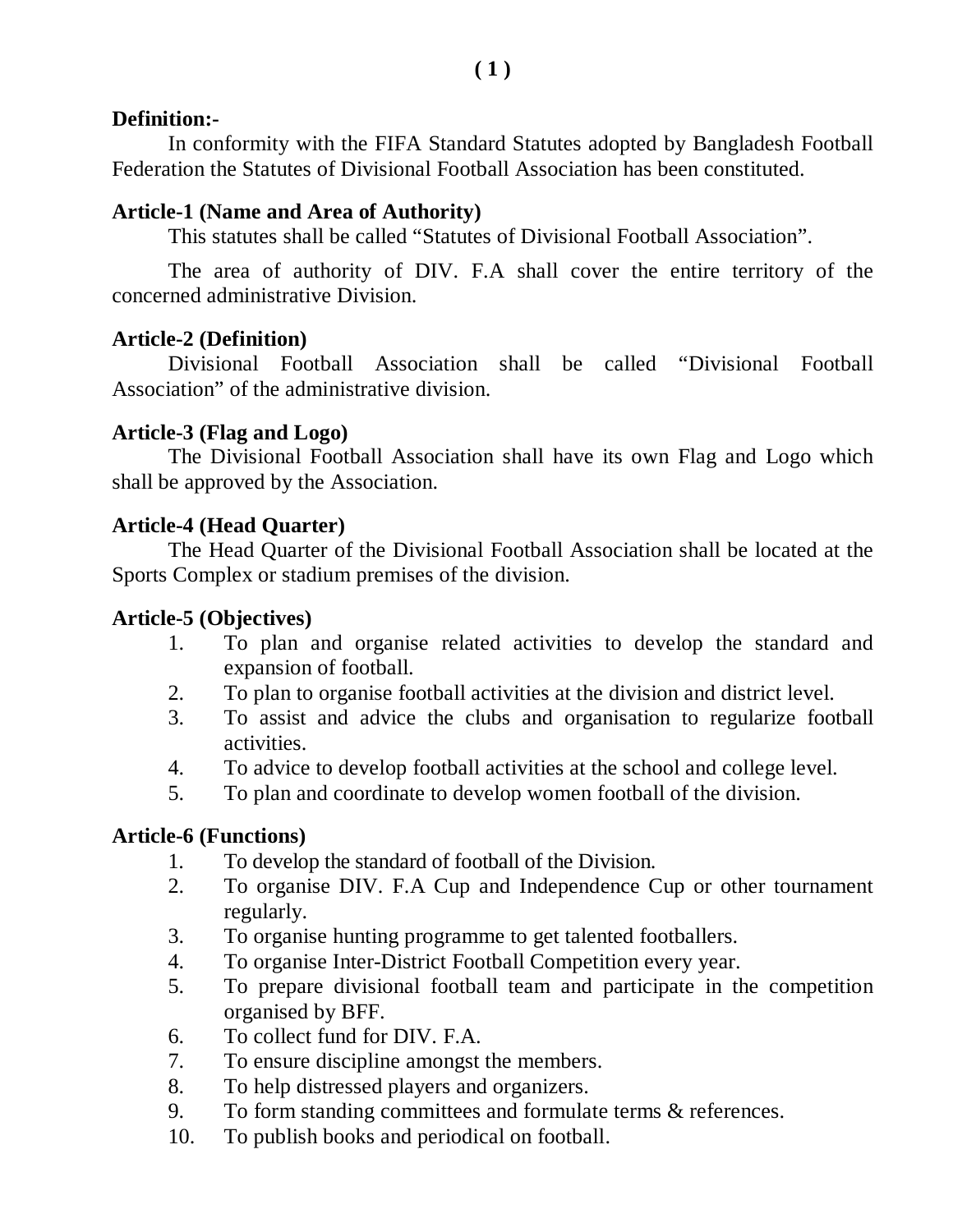### **Article-7 (Affiliated organs)**

Clubs/Organisation participating in League and Tournaments which satisfy the criteria for membership may apply for affiliation. Member association shall pay subscription fees Tk. 300.00 per year. The defaulting members in paying subscription for consecutive two years shall be suspended.

### **Article-8 (Relationship with National Organisation)**

The Divisional Football Association shall be affiliated with Bangladesh Football Federation and shall function independently.

### **Article-9 (Congress and Executive Committee)**

Every Divisional Football Association shall have General Council (Congress) and Executive Committee.

# **Article-10 (Congress)**

The Congress of the DIV. Football Association shall be composed of its members as under:-

- 1. Additional Commissioner (observer).
- 2. Additional Commissioner of Police (observer).
- 3. Two representatives from the Divisional Sports Association.
- 4. Two representatives from each District Football Association.
- 5. Two representatives from the Divisional Women's Sports Association.
- 6. National Awardee (football) organiser and player, if any in the jurisdiction of the respective Division.
- 7. One representative from the regional Olympic Association (observer).
- 8. One representative from City Corporation (observer).
- 9. Two nominees of the President of BFF from amongst the Sponsor/Elites to support football activities.

# **N.B.:**

**The observing member shall have no voting right and they shall not contest in the election.**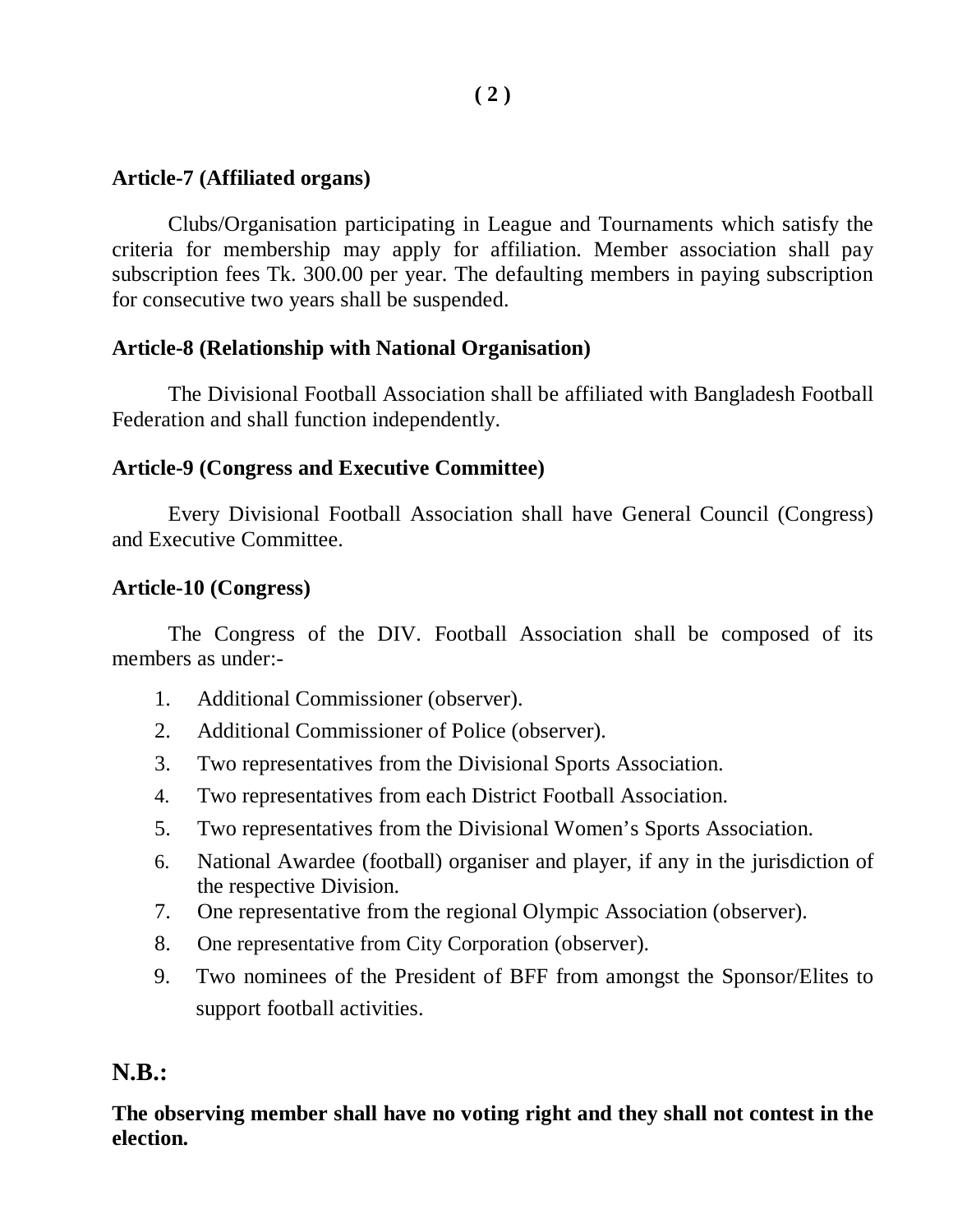#### **Article-11 (Executive Committee)**

The General Secretary and the Joint Secretary of Divisional Football Association shall be appointed by the Executive Committee and they shall not be members of the Executive Committee. The Executive Committee of the DIV. F.A shall be composed of:-

|                             | President      | 1 (elected) |
|-----------------------------|----------------|-------------|
| $\mathcal{D}_{\mathcal{L}}$ | Vice-President | 2 (elected) |
| 3.                          | Treasurer      | 1 (elected) |
|                             | <b>Members</b> | 5 (elected) |

#### **N.B.**

The members (Ex-officio nominated) who are holding transferable governmental position shall not contest election in the key position (President, Vice-President and Treasurer) in the Executive Committee.

#### **Article-12 (Standing Committees)**

- 1. League Committee
- 2. Inter sub district championship organising committee.
- 3. Disciplinary Committee
- 4. Appeal Committee
- 5. Referees Committee
- 6. Development Committee
- 7. Medical Committee
- 8. Women's Committee
- 9. Player's Status Committee
- 10. Tournament Committee
- 11. Finance Committee

**N.B.** Each Committee shall be composed of 7 (seven) member headed by a chairman.

#### **Article-13 (Meetings)**

- 1. The Congress of the DIV. F.A shall be organised once in every year. The Congress shall be called with a notice of clear 21 days. The meeting of the Executive Committee shall be called with a notice of 7 days.
- 2. The presence of 2/3 members in the congress and 1/3 member in Exco Meeting shall form Quorum (minimum number of members have to be present for legal validity of the meeting). The meeting of emergency nature will not need Quorum (this is commonly practiced).
- 3. The decisions of the meeting shall be taken on the verdict of the member present. However, if there remains a tie on voting the president shall use casting vote to reach a decision.
- 4. The annual budget of the DIV. F.A shall be placed before the congress by the Treasurer for approval.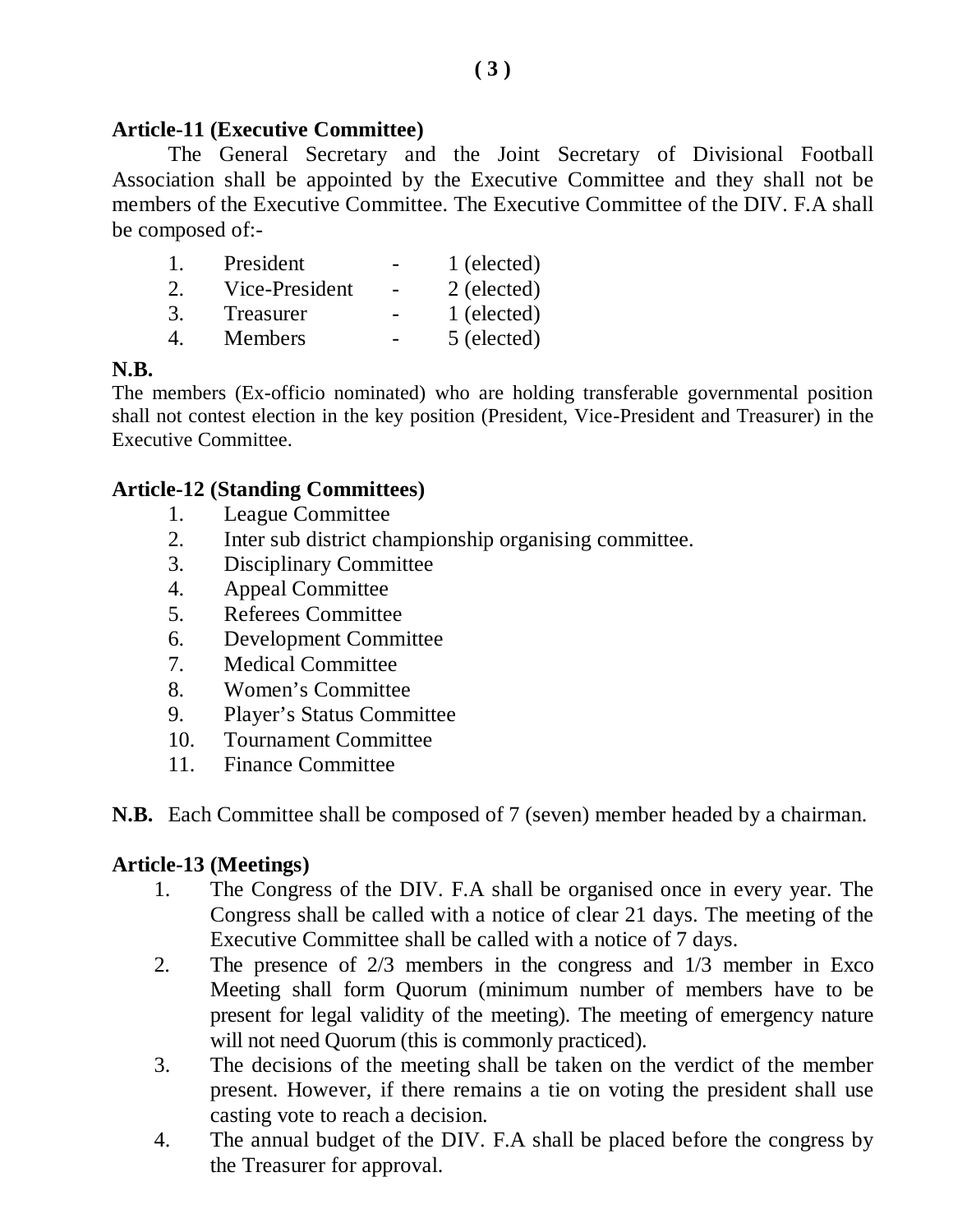#### **( 4 )**

# **Article-14 (Election)**

1. The election of the Executive Committee shall be held on the expiry of 4 year's term.

The Congress comprising of the members of the Divisional Football Association shall elect the Executive Committee.

2. Two months prior to the expiry of the outgoing committee, the Executive Committee will sit and decide on a specific agenda to fix the date of the election. In the same meeting the Executive Committee shall form an Election Commission, headed by Chief Election Commissioner and two commissioners. The election commission shall prepare the election schedule to hold the election within the prescribed date.

3. The delegates shall cast vote to elect the Executive Committee. Each delegate shall be entitled to cast one vote for each position. Any delegate suspended by BFF shall not be allowed to participate in the voting or contest in any position.

4. The Executive Committee shall be elected by secret ballot. Candidate obtaining simple majority shall be declared elected. However, if there remains any tie between two or more candidates the president shall use casting vote (if the president is not a candidate for any position) to break the tie. If the president is debarred to use casting vote in that case fresh election shall be organised to break the tie.

# **Article-16 (Function and responsibility of the Office Bearers)**

# **A) President**

- 1. He shall preside over the congress and the meeting of the Executive Committee.
- 2. He shall convene the congress and Exco.
- 3. He shall appoint the employees of the association in consultation with the Executive Committee.
- 4. He shall appoint any person from the Executive Committee to any vacancy created at the expiry or resignation of any position of the Exco untill the position is filled in by fresh election.
- 5. He may empower any vice-President to dispose off specially entrusted responsibility.

# **B) Vice-President**

In absence of the President the Vice-President whose name will be placed on the top of the three shall preside over the meeting and also act to dispose off the day-today works of the President.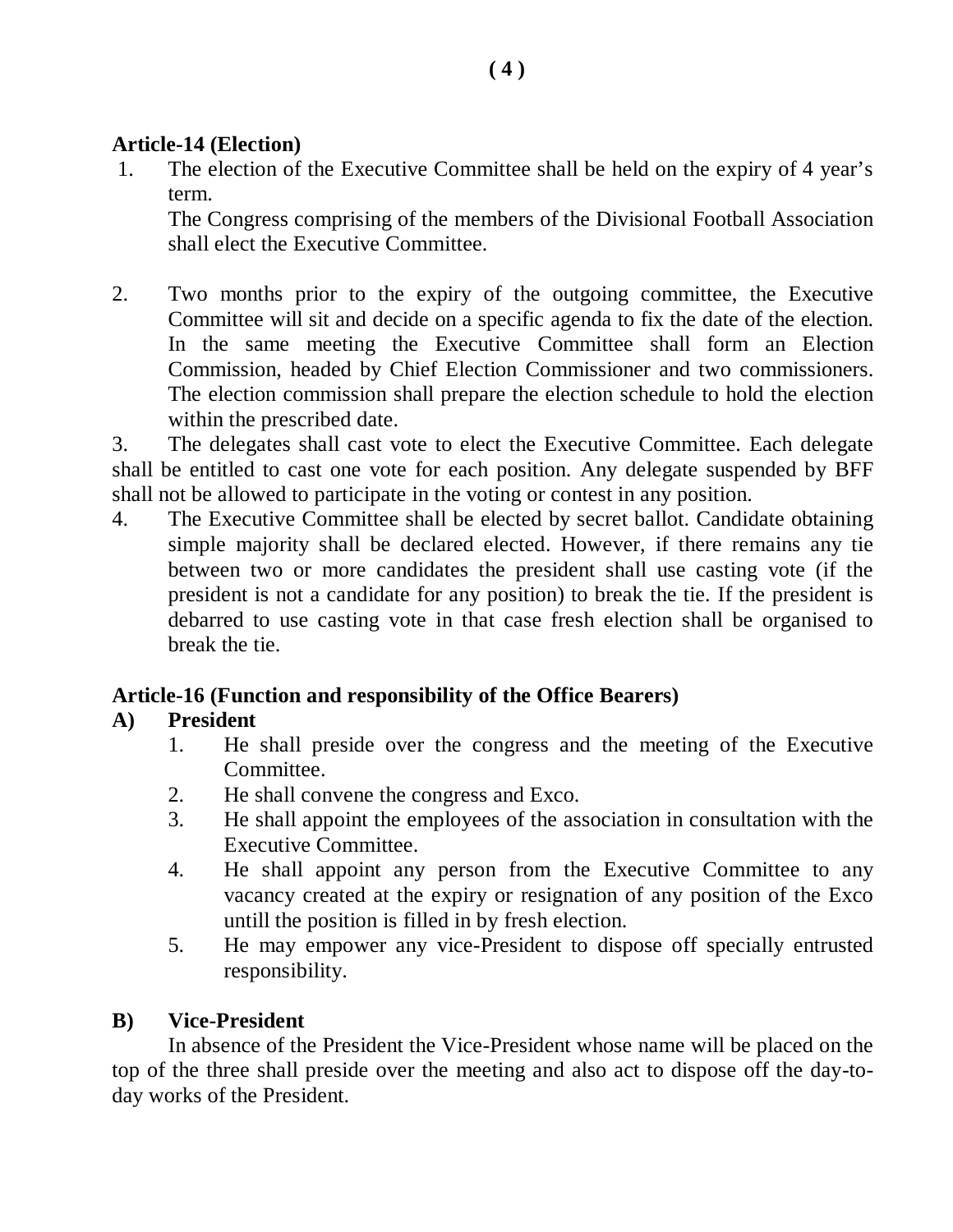# **C) General Secretary**

- 1. The General Secretary of the Association shall be responsible for the dayto-day administrative and executive functions.
- 2. With the permission of the President he shall call the congress, Exco Meeting, Emergency and Special Meeting.
- 3. In consultation with the President he shall execute all policy making decisions of the Association.
- 4. He may share any of his responsibility with the Joint Secretary under information to the President.
- 5. He shall keep records of the association and execute all other administrative responsibilities.
- 6. In conformity with the budget allocation he shall incur day-to-day expenses. He may keep a petty cash to the tune of Tk. 5,000.00 for emergency expenditures. He shall obtain permission from the President if it is deemed necessary to spend more than Tk. 5000.00.

# **D) Joint-Secretary**

In absence of the General Secretary the Joint Secretary shall be responsible for the day to day affairs of the association. In consultation with the President he shall also execute financial responsibilities, if the General Secretary stays out of the country and remains absent due to illness for more than a month.

# **E) Treasurer**

- 1. He shall keep records of the accounts of the Association and at the end of each financial year he shall organise the auditing of the accounts of the Association.
- 2. He shall supervise the day to day expenditures of the association in conformity with the budgetary allocation.
- 3. He shall prepare the budget of the Association and place it before the congress with the approval of the Executive Committee.

# **Article-17 (Suspension of Exco Member)**

- 1. An official or member of the association shall be suspended if he remains absent in three consecutive meetings without valid reasons. But prior to taking final decision in the Exco a show-cause notice shall be served on him.
- 2. For immoral activities, misuse of power and convicted in the court of law a show-cause notice shall be served on him before executing the suspension.
- 3. Besides, an official or member shall be suspended due to death, expulsion, resignation and physical and mental incapability.

# **Article-18 (Tenure of office)**

The tenure of the Executive Committee of Div. Football Association shall be for 4 (four) years. The counting of the date shall be effective from the date of the new Executive Committee will take over.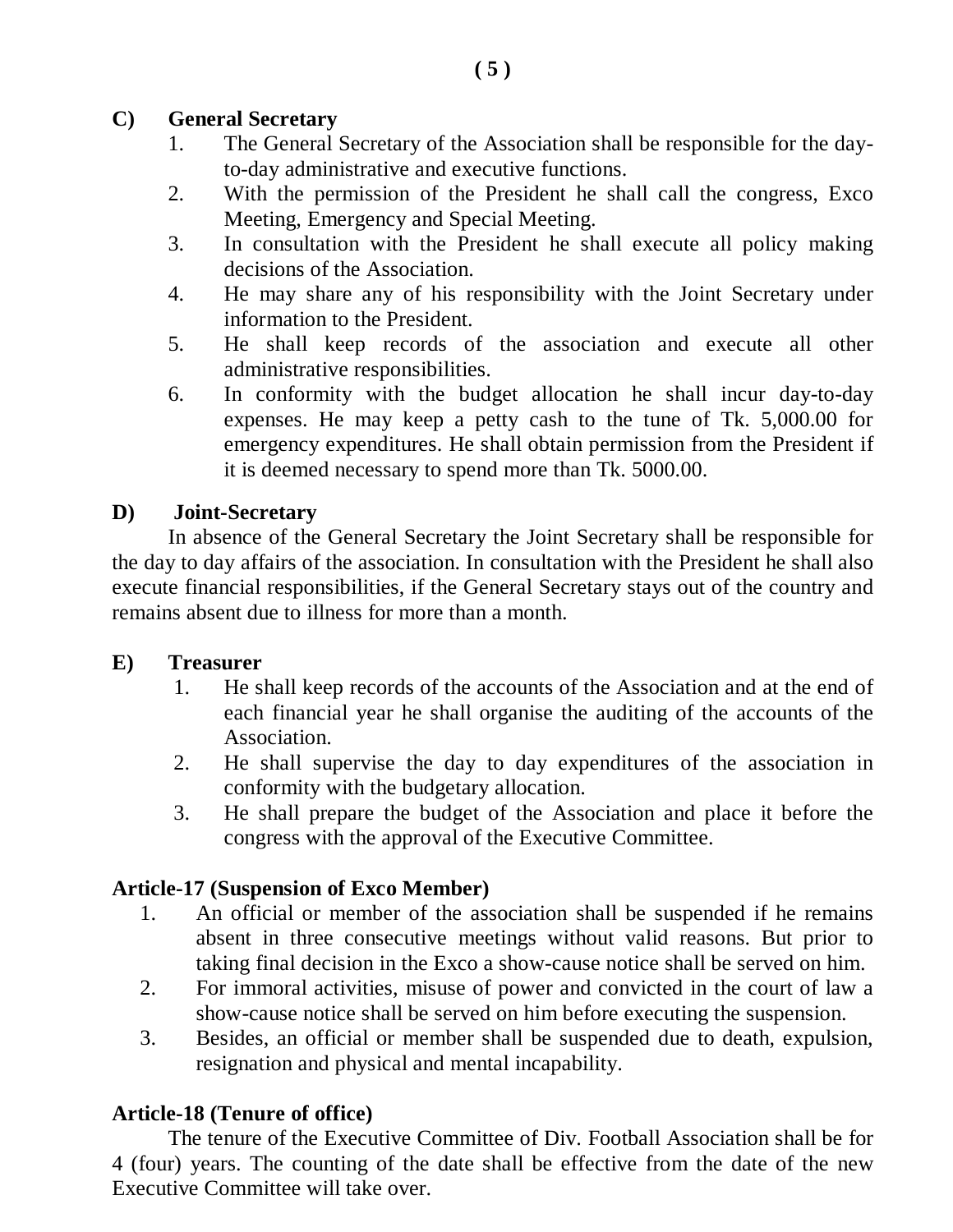If the election of the new Executive Committee is not held within due time in that case an extension of 4 (four) months may be allowed to the existing committee to complete the election. But on the failure of organising the election during the extended period, the existing committee shall be deemed to have lost the legality to stay in office. In that circumstances Bangladesh Football Federation shall form an Ad-hoc Committee who shall organise the election within 90 (ninety) days.

#### **Article-19 (Fund of the Association)**

All funds of the Divisional Football Association shall be kept in one or more scheduled Bank.

The bank account shall normally be operated under the joint signature of the General Secretary and Treasurer. However, in absence of any of the two the President shall sign.

#### **Article-20 (Financial year)**

The financial year of the association shall be  $1<sup>st</sup>$  July to  $30<sup>th</sup>$  June.

### **Article-21 (Welfare Fund)**

The Divisional Football Association shall organise a welfare fund for the distressed players and organisers. The association shall accumulate fund through organising charity football matches, exhibition and cultural events.

#### **Article-22 (Laws and bye-laws)**

The Divisional Football Association shall formulate necessary laws and bye-law in conformity with the statutes of FIFA, AFC and BFF.

#### **Article-23 (Judicial Bodies)**

- a. As per the recommendation of FIFA every Divisional Football Association shall have a Judicial Body, Consisting of Disciplinary Committee and Appeal Committee. The decisions of the Judicial bodies shall be binding on all concerned.
- b. The Judicial bodies shall be formed with neutral persons, but any member of the executive committee shall not be included.
- c. The Judicial bodies shall be consisted by one Chairman, one Vice-Chairman and three Members.
- d. The Judicial bodies shall act in accordance with the disciplinary codes of the association.
- e. It is necessary that the Chairman and Vice-Chairman of the Judicial bodies shall have legal back-ground.
- f. The members of the Judicial bodies shall not be member of any other committee of the association.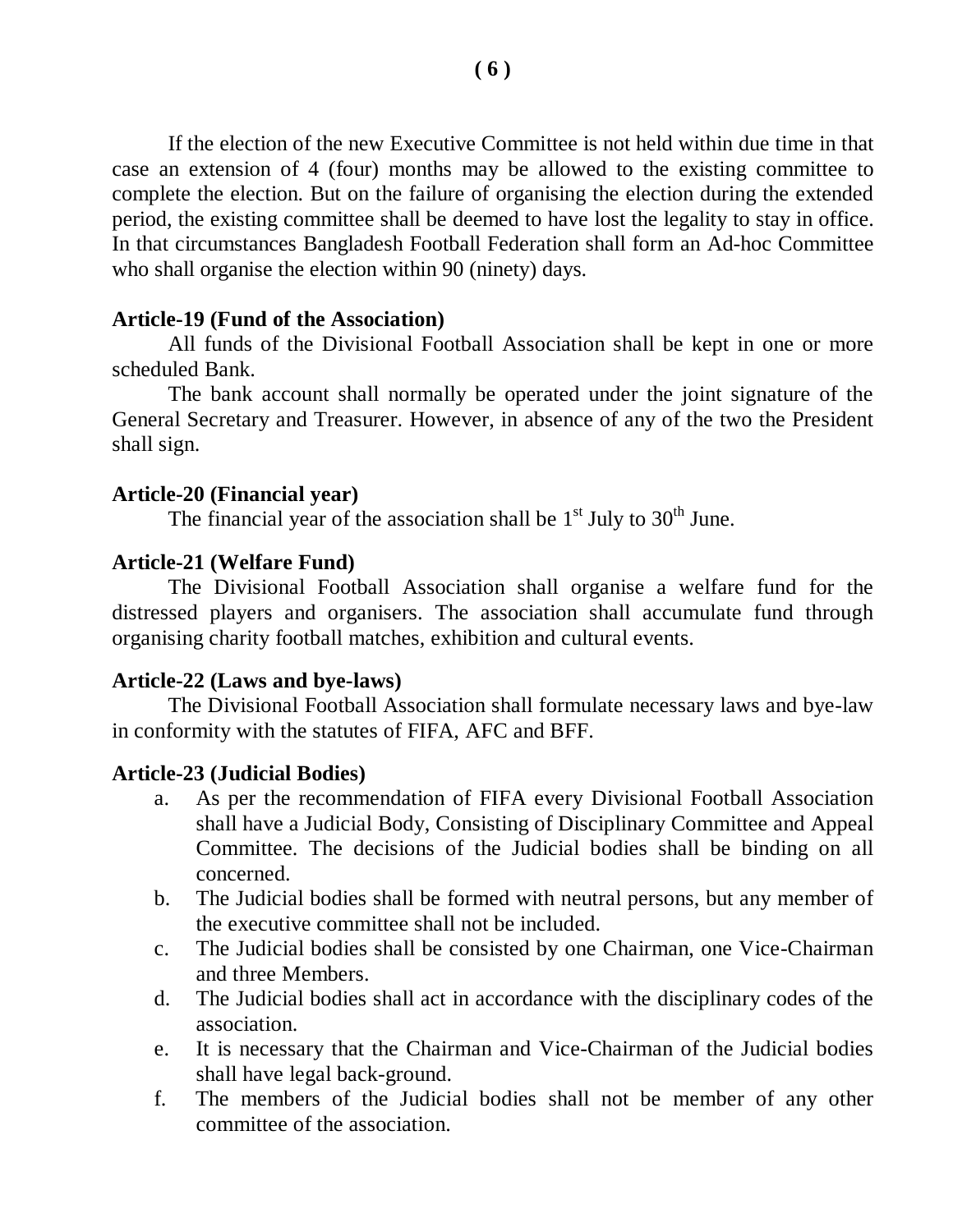#### **Article-24 (Arbitration)**

The Divisional Football Association shall have an Arbitration Tribunal which shall deal with all internal disputes between the Association, its members, players, officials and match that do not fall under the Jurisdiction of Judicial Bodies. The Divisional Football Association shall form the Arbitration Tribunal and formulate its terms and references.

Divisional Football Association, its Member, Players, Officials and match and player's agents will not take any dispute to Ordinary Courts unless specially provided for these statutes and FIFA regulations.

### **Article-25 (Miscl.)**

- 1. If any item not covered in these statutes, the Executive Committee of the Association shall decide on the matter.
- 2. If any dispute arises on the explanation and interpretation of any item of the Laws and bye-laws, the Executive Committee of the Div. Football Association shall give final verdict.

### **Article-26**

The Divisional Football Association shall ensure to note that discrimination of any kind against a country, private person or groups of people on account of ethnic origin, gender, language, religion, politics or any other reason is strictly prohibited and punishable by suspension and expulsion.

#### **Article-27**

The Divisional Football Association shall comply fully with the statutes, regulations, directives and decisions of FIFA, AFC and BFF and it shall also ensure that these are also respected by its members.

----------------------------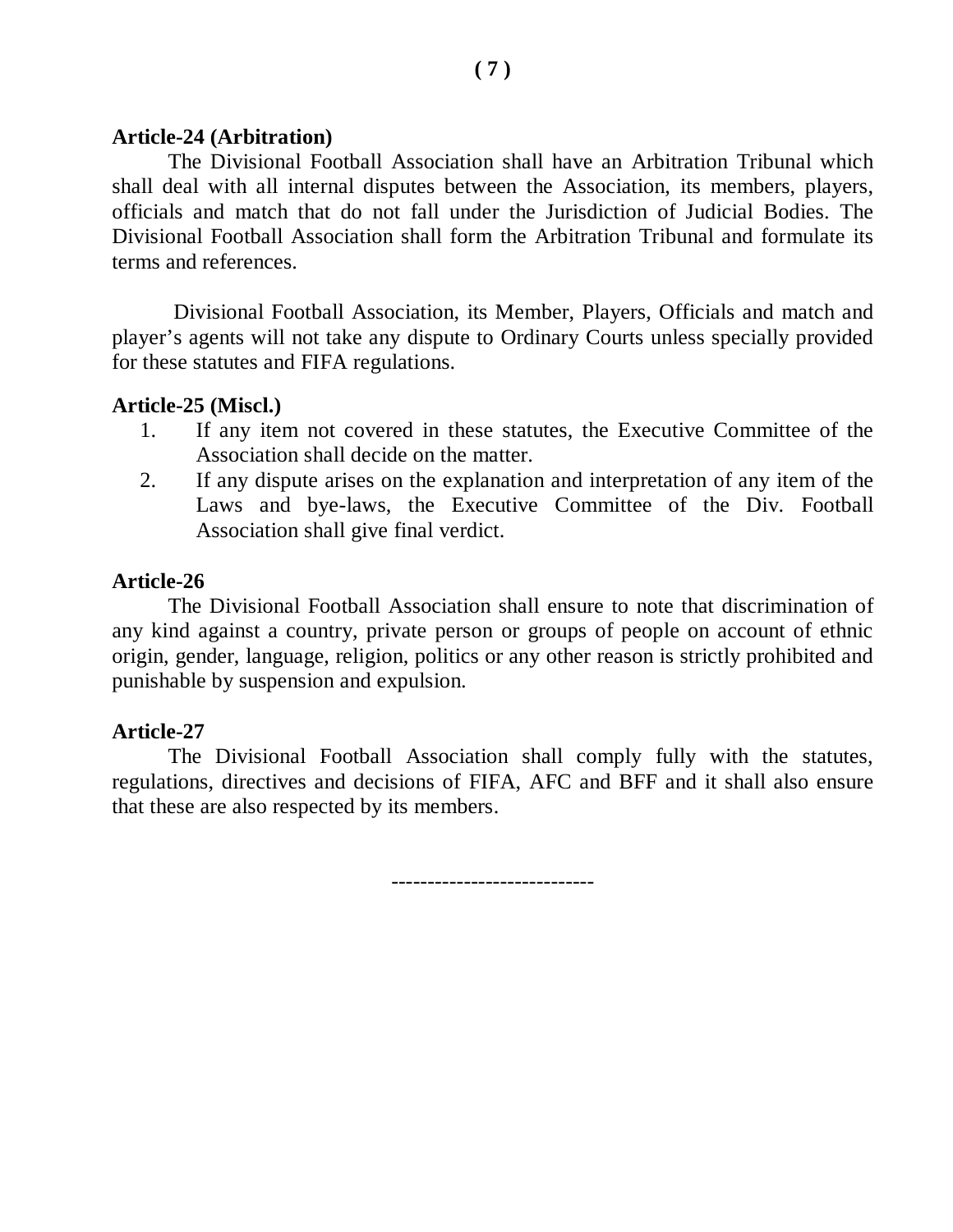*wefvMxq dzUej G‡mvwm‡qk‡bi MVbZš¿ (Lmov) শি*য়ে উলেণ্টখিত বিষয়াদির অ*wfawbK e¨vL¨v* 

**DIV.FA** : Divisional Football Association *(we fulling duej G#mwm#qkb)* 

- **DFA :** District Football Association *(†Rjv diej ms<sup>-</sup>v)*</sup>
- **NSC :** National Sports Council *(RvZxq µxov cwil`)*
- **BFF :** Bangladesh Football Federation *(evsjv‡`k digej ‡dWv#ikb)*
- **FIFA :** Federation International de Football Association
- **IFAB :** International Football Association Board
- **AFC :** Asian Football Confederation
- **SAFF:** South Asian Football Federation
- **BOA :** Bangladesh Olympic Association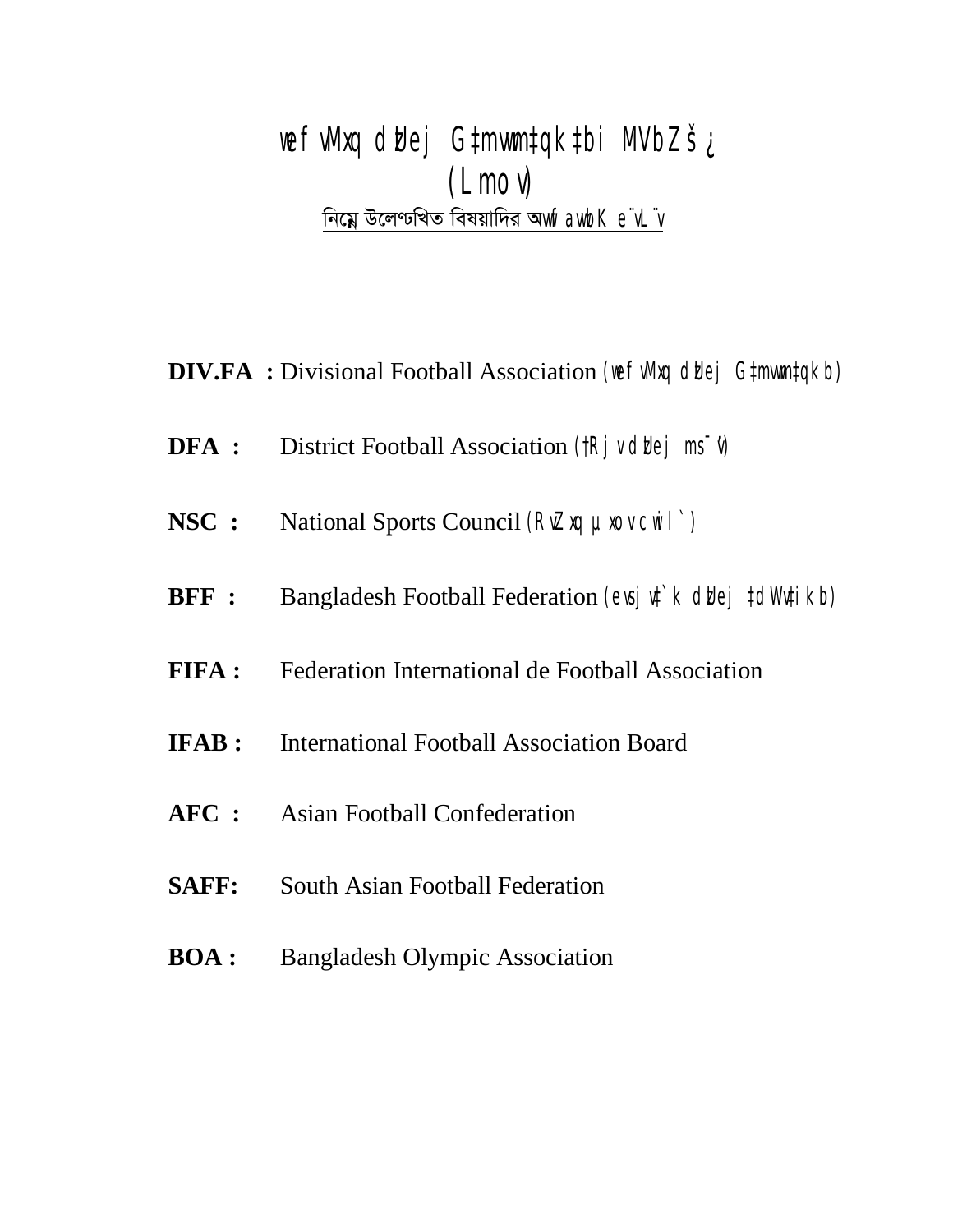# *wefvMxq dzUej G‡mvwm‡qk‡bi MVbZš¿*

*wddv KZ©"K wb‡`©wkZ Ges evdz‡d KZ©"K Aby‡gvw`Z Av`k© MVbZ‡š¿i Abymi‡Y wefvMxq dzUej G‡mvwm‡qk‡bi MVbZš¿t*

# *Aby‡"Q` Ñ 1*

# *bvg I Awa‡¶Î t*

*GB MVbZš¿ AZtci wefvMxq dzUej G‡mvwm‡qk‡bi MVbZš¿ bv‡g AwewnZ nB‡e| GB ms¯'vi Kvh©µg cÖkvmwbK wefv‡Mi cwiwa ch©šÍ we¯—…Z nB‡e|*

# *Aby‡"Q` Ñ 2*

#### *msÁv I cwiwa t*

*wefvMxq dzUej G‡mvwm‡qkb ewj‡Z cÖkvmwbK wefv‡Mi wefvMxq dzUej G‡mvwm‡qkb‡K eySvB‡e|*

# *Aby‡"Q` Ñ 3*

### *cZvKv I bgybv t*

*wefvMxq dzUej G‡mvwm‡qk‡bi wbR¯^ ‡jv‡Mv I cZvKv \_vwK‡e| wefv‡Mi bvg, wefvMxq dzUej G‡mvwm‡qk‡bi cZvKvi bglgv wefvMxq dbej G‡mwm‡qkb GB avivq weaZ Kwi‡e|* 

# *Aby‡"Q` Ñ 4*

# *cÖavb Kvh©vjq t*

*wefwMxq dbej G‡mwm‡qkb-Gi cbub Kvhi q wefwMxq m`‡i Aew¯Z* বিভাগীয় কমপেণ্ডক্স বা বিভাগীয় *†÷wWqv‡g nB‡e|*

# *Aby‡"Q` Ñ 5*

# *D‡Ïk¨ I Kvh®jxt*

- *1| wefvMe¨vcx dzUe‡ji Dbœqb, cÖmvi Ges mg¤^q mvab Kiv|*
- *2| wefvM ch©v‡q wewfbœ Uzb©v‡g‡›Ui Av‡qvRb|*
- *3| dzUej cÖwk¶‡Yi cwiKíbv I Kg©m~Px cÖYqb Kiv|*
- *4| dzUe‡ji gvb DbœxZ KiY|*
- *5| wefvM ch©v‡q dzUej †Ljvq AvšÍt‡Rjv dzUej cÖwZ‡hvwMZv Abyôvb I msMVb|*
- *6| cÖL¨vZ A\_P `wi`ª dzUej msMVK‡`i A\_ev Zvnv‡`i cwiev‡ii Kj¨v‡Y mn‡hvwMZvi e¨e¯'v Kiv|*
- *7| AšÍf~©w³K…Z dzUej mwgwZ/ms¯'v‡K Avw\_©K Ges Ab¨vb¨ myweavi e¨e¯'v Kiv|*
- *8| dzUej msµvšÍ eB, mvgwqKx BZ¨vw` cÖKvkbvi e¨e¯'v Kiv|*
- *9| wefvM ch©v‡q dzUej welqK m‡¤§jb I Av‡jvPbv mfv BZ¨vw` Abyôv‡bi e¨e¯'v Kiv|*
- *10| Aby‡gvw`Z dzUej mwgwZ/ms¯'vmg~‡ni g‡a¨ myôz k"•Ljv wbwðZ Kivi c`‡¶c MÖnY Kiv|*
- *11| wewfbœ dzUej cwil` I Dc-cwil` MVY Kiv I Zvnv‡`i wePvh©/KiYxq welq wba©viY Kiv|*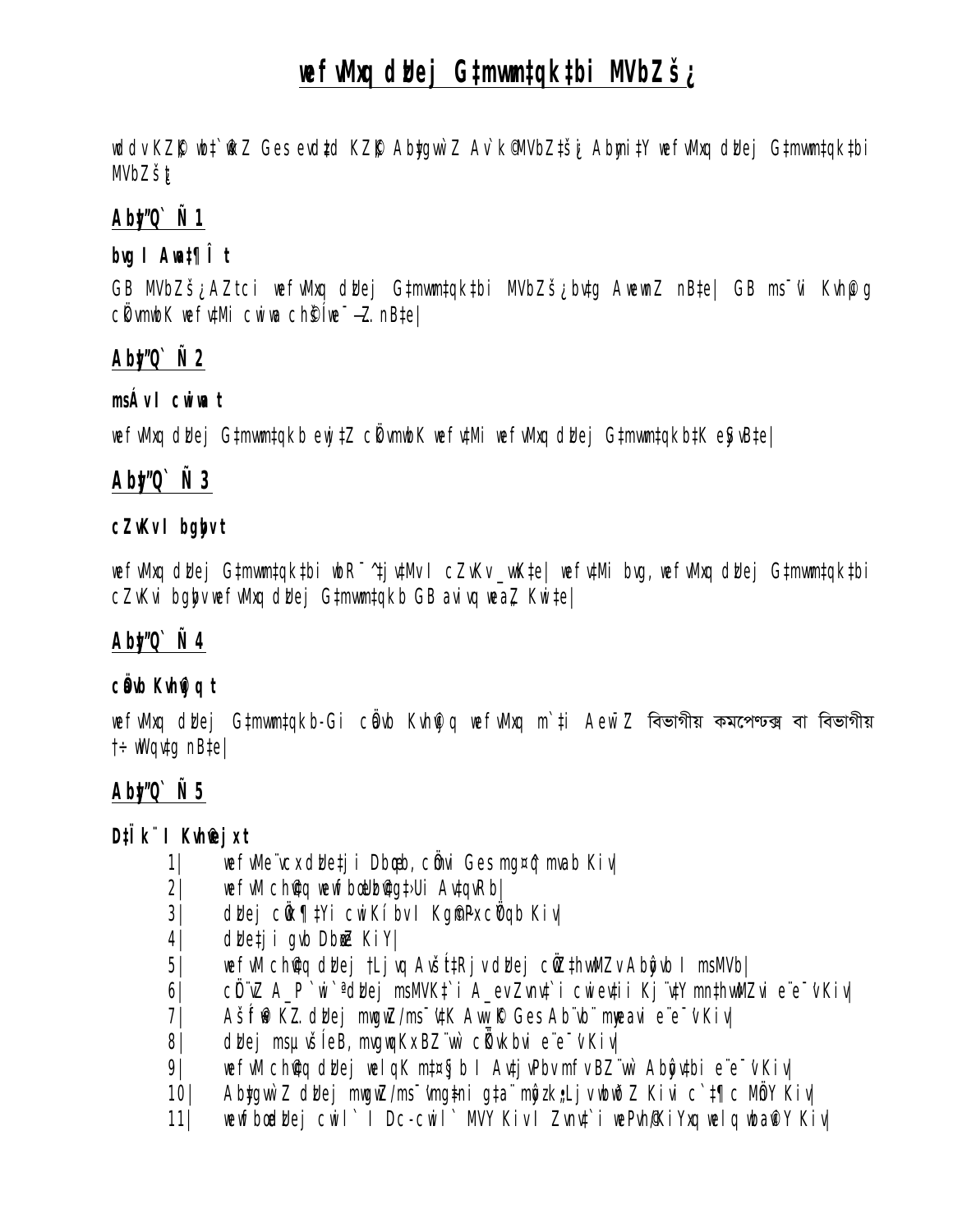# *Aby‡"Q` Ñ 6*

# *AšÍf~©w³K…Z ms¯'vt*

*mKj Gwdwj‡q‡UW ms¯'v AšÍf~©w³ wd wnmv‡e evwl©K 300/- (wZbkZ) UvKv wefvMxq dzUej G‡mvwm‡qkb‡K cÖ`vb Kwi‡e|*

# *Aby‡"Q` Ñ 7*

# *RvZxq dzUej ms¯'v t*

cÖZW wefwMxq dblej G‡mwm‡qkb evdtdi AšÍf® (Gwdwj‡q‡UW) \_wK‡e Ges RvZxq µxov cwil` wel G-*Gi mwnZ Kvh©¨µg mg¤^q Kwi‡e|*

# *Aby‡"Q` Ñ 8*

wefwMxq dbej G‡mwm‡qk‡bi mvaviY cwil`t

- *1| gnvbMi cywjk Kwgkbvi|*
- *2| AwZwi³ wefvMxq Kwgkbvi (mvwe©K)|*
- *3| cÖwZ †Rjv dzUej G‡mvwm‡qk‡bi 2 Rb cÖwZwbwa|*
- *4| wefvMxq µxov ms¯'vi mvaviY m¤úv`K Ges Zvi 1 Rb cÖwZwbwa (whwb RvZxq/wefvMxq dzUej `‡j †L‡j‡Qb)|*
- *5| wefvMxq gwnjv µxov ms¯'vi 3 Rb cÖwZwbwa|*
- *6| evsjv‡`k dzUej †dWv‡ik‡bi mfvcwZ KZ©"K wefv‡Mi AvIZvaxb L¨vwZgvb cÖv³b dzUej †L‡jvqvo/msMV‡Ki ga¨ AbwaK 7 Rb g‡bvbxZ nB‡eb|*
- *7| ‡Rjv wmwfj mvR©b (wefvMxq m`‡i wb‡qvwRZ)|*
- *8| RvZxq µxov cwil‡`i wefvMxq Dc-cwiPvjK|*
- *9| ‡Rjv µxov Awdmvi (wefvMxq m`‡i wb‡qvwRZ)|*

# *Aby‡"Q` Ñ 9*

|                | wefwluq dbej Gtmwmtqktbi wbefnu cwil`t |   |               |
|----------------|----------------------------------------|---|---------------|
|                | $m$ <i>ficm</i> $Z$                    |   | 1 Rb (wbemPZ) |
| $2\sqrt{2}$    | $mn-mf$ $vcwZ$                         |   | 3 Rb (wbemPZ) |
| 3 <sup>1</sup> | mvavi Y m¤úv`K                         | Ñ | 1 Rb (wbemPZ) |
| 4 <sup>1</sup> | #KvIva"¶                               |   | 1 Rb (wbemPZ) |
| 5/             | mn-mvavi Y m¤úv`K                      | Ñ | 1 Rb (wbemPZ) |
| 61             | $m$ <sup>-</sup> $m$ <sup>"</sup>      |   | 5 Rb (wbemPZ) |
|                |                                        |   |               |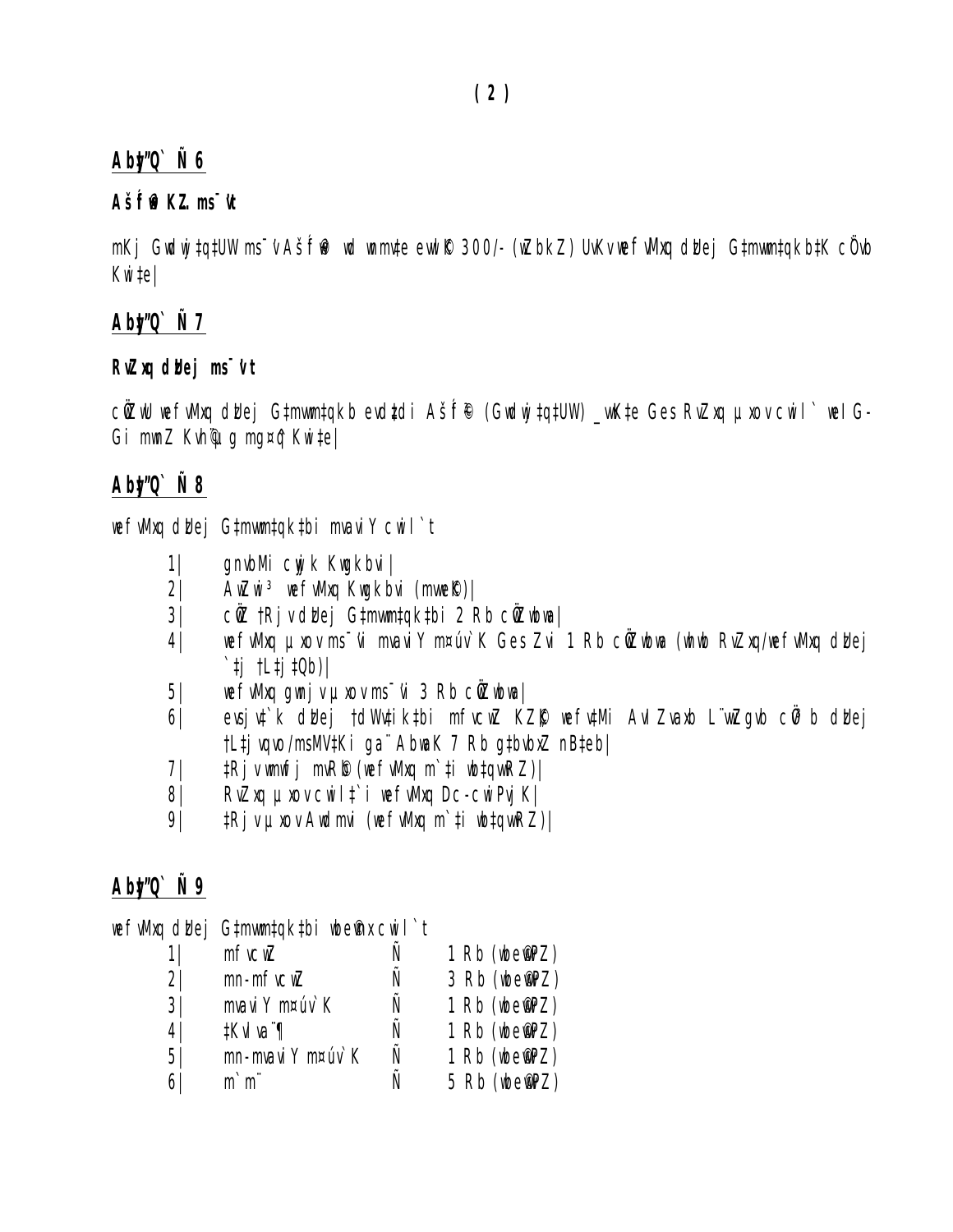# Abt/Q` Ñ 10

# newFboo"wÛs KwgwU MVb t

- $K)$ Avšítki v duei cwi Pvi by Kwawu
- ti dvi xR KwawU  $\lfloor$ )
- $M)$ ডিসিপিণ্ডনারী কমিটি
- N) **AVCXI KNOWU**
- $\left( 0\right)$ **#W#ficta>U KwawU**
- $P$ tawWK"vi KwawU
- $Q)$ gunj v KuguU
- R) A *KwgwU*
- $S$ ) wefuMxq th tKvb Ubiqq>U morfute m¤úv`tbi wbwqtË cüqvRtb Ab vb" KwgwU/Dc-KwgwU  $MVIYi$  AwaKvi msiw $\eta Z$  wwktel

# Abt/0  $\tilde{N}$  11

# mfvi ubqgvej xt

- wefuMxq duej Gtmwmtqktbi mvaviY cwilt`i mfv Kgct¶ 10 w`tbi tbwUtk AbmoZ nBtel  $K)$ Bnvi wetkl ev Ri" ix mfv Kgct¶ 2 w`tbi tbwUtk AbmpZ nBtel
- ÅKÅ Dc-ধারায় উলেণ্ডখিত সভাসমূহে এসোসিয়েশনের সদস্য সংখ্যার উপস্থিতি ১/৩ অংশ হইলে কোরাম  $\lfloor$ ) nB‡e|
- #Kvivtgi Kvi#Y A ev Ab" †Kvb Kvi#b †h †Kvb wbgwgZ mfv gj-Zex wK#j cieZ@Z Dnvi# M)  $Rb$ "  $t$ Kib  $t$ Kii itai  $c$ Üair $Rb$  nBte bi e তবে মূলতবী সভার তারিখ ও সময় সংশিণ্ট সদস্যদের AeMZ KivBtZ nBtel
- cůZwU mfvq Dcw<sup>-</sup>Z m`m't`i gZvgtZi wfwËtZ wm×vší MpxZ nBte| tKvb weltq wn×vtší N) m'm'MY mafute wef<sup>3</sup> nBti mfucwZ Pevšlwn×všlw'teb| Bnv e ZxZ mfucwZ Avi tKub tfuU  $w$  teb by  $l$
- $t$ Kvb m`tmi m`mi c` wbefPb ev gtbvbqb weltq tKvb Ammeavi KvitY mfvq thvM w`tZ e`\_©  $\left( 0\right)$ nB‡j Zvnvi Rb mfvi Kvhfej x ev m×všíMôY e nZ nB‡e bv|
- $P$ ) cûZ eQi Riv<sub>i</sub>B qutm/mmeavRbK mqtq mvaviY cwilt` evtRU mfv Kqct¶ 10 w`tbi tbwUtk AbmôZ nBte| GB mfvg Gtmwmtgktbi †Kvlva ¶ mvaviY cwilt`i Abtgv`tbi Rb evtRU Dc "vcb Kwitebl

# Abt/Q` N 12

# $\mathbf{w}$   $\mathbf{w}$   $\mathbf{w}$   $\mathbf{w}$

- $K$ ) cûZ 4 eQi Ašli wefvMxq dldej G‡mwm‡qk‡bi Kvhildeinx KwqwUi wbeiPb AbwôZ nB‡e|
- $\lfloor$ ) ceZb Kvhiibein KuguUi tggv`Kvj tkl nlgvi AšZt 1 gvm cte©Gtmwmtgktbi ubeinx KuguU cieZ@ube@b Abôytbi jt¶ ube@tbi ZwiL uba@Y ce& 3 m`m ueukó (ubitc¶) wbe Pb Kwakb MVY Kwite | 3 m`tm¨i ga¨ nBtZ 1 RbtK cằvb wbe Pb Kwakbvi qtbvbxZ Kiv nBte Ges Aci 2 Rb wbe Pb Kwakbvi wnmute `waZi cvib Kwiteb| wbe Pb Kwakb b bzq 21 w tbi tbwUtk wbe Pb Aboutbi cüquRbuq e e v Möy Kwitel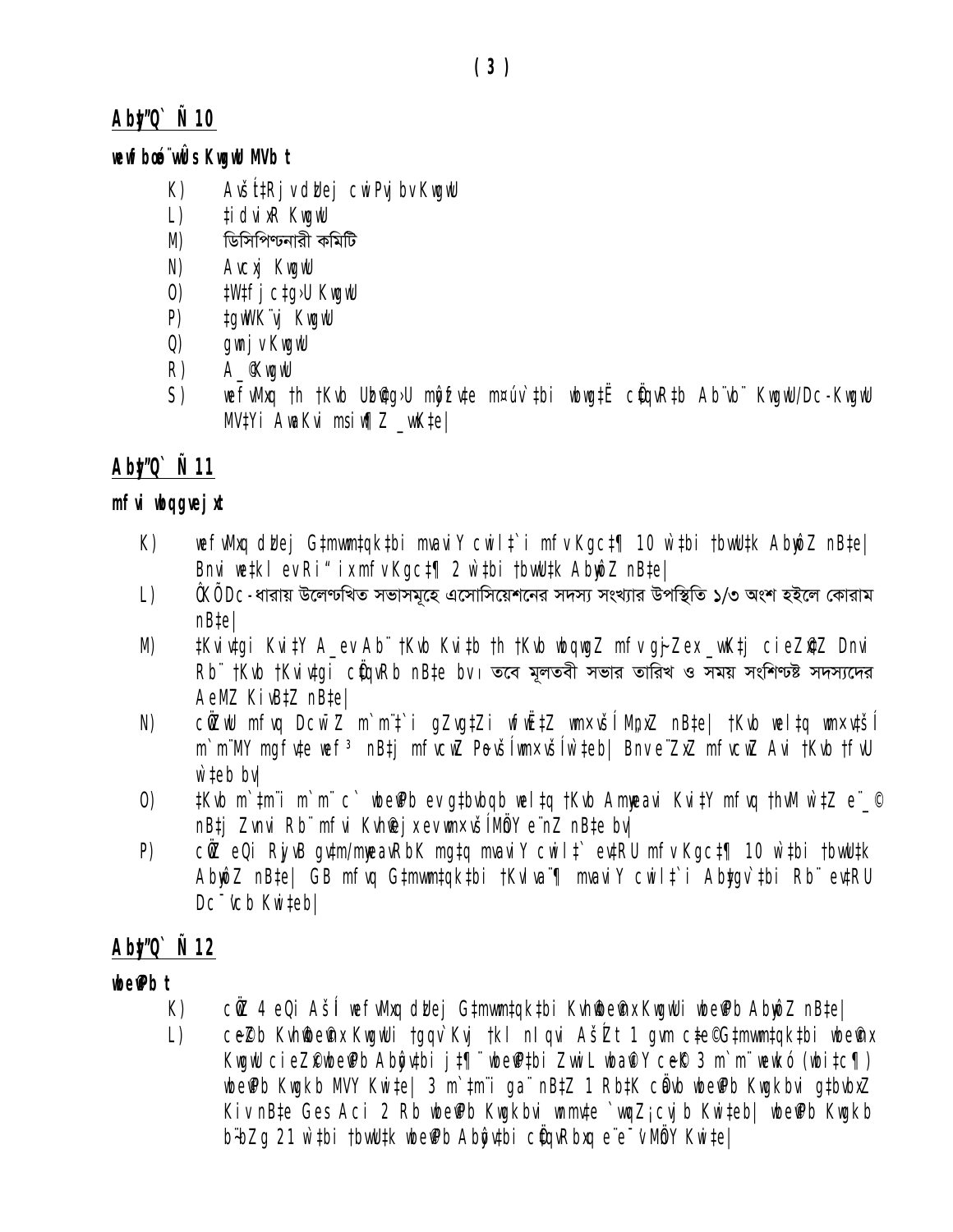- Kuhfbeffux KırgılUi ubefPtbi mvavi Y cwilt`i m`m"MY tfvU`vb Kwiteb| cüZ"K cüZubwa 1uU M) K‡i †fvU `v‡bi m\$hvM cvB‡eb| evsjv‡`k d'Mej †d'Wv‡ikb KZfK A‡hvM" †NvwlZ nB‡j wZwb G‡mwm‡gk‡bi cŴZwbwa †fvU`vb ev wbeiP‡b AskMbY Kwi‡Z cwwi‡eb bv|
- Kuhftbeffux KuguU tfuUvit`i tMucbevitU ubeffPZ nBtel th tKub cü Pb+bZq msL v Mwiô  $N)$ tfutU ubemPZ nBteb| GKwaK cü Pmqub mL K tfuU cüß nBti tm t¶tî we`vqx KwqwUi mfvcwZ Kvwós tfvU c0vb Kwigy divdi wbañ Y Kwitebl

# Abt/Q`  $\tilde{N}$  13

# Kuhiibe@nx KuguUi ¶gZv I`wgZjt

#### $K$ mfucuZt

- wZwb Gtmwmtqktbi mfvq mfvcwZZ; Kwiteb| 1)
- $(2)$ wZwb mvavi Y cwilt`i Ges Kvhiibeinx cwilt`i Ri"ix mfv I cügvRbxg †¶‡Î Zjex mfv  $A$ *vnŸvb KwitZ cwitebl*
- Kvhildefra cwilt i mwnZ Avtj vPbvµtg wZwb Gtmwmtqktbi cÜqvRbxq KgPvix wbtqvM  $3)$ Kwitebl
- KgRZQ`i gta Kvnvțivl qZznBtj A\_ev tKn c`Z W Kwitj ev AcmwiZ nBtj 4) wbqqvbmuti D<sup>3</sup> c` ciY bu n1 qu ch§1mfucwZ D<sup>3</sup> KqRZfl`wqZj Kuhfbefnx cwilt`i th tKvb m`tm"i Dci b"<sup>-</sup>(KwitZ cwniteb)
- $5)$ Kvhildein x cwilt`i mwnZ Avtj vPbvµtq mfvcwZ MVYZtši Avtj vtK mfv WwwKqv wn×všl MÖY Kwitebl
- #Kvb we#kl `wqZjcvj#bi Rb" wZwb mn-mfvcwZMY#K `wqZjc0vb Kwi#ebl 6)

#### $L$  $mn-m$ fici $\mathbb Z$ t

 $m$ fvcwZi Abgw<sup>-</sup>wZtZ mfvq mfvcwZZ<sub>i</sub> Kwiteb Ges mfvcwZ KZ $R$  c $\ddot{\theta}$ E ^`bw`b `wqZ<sub>i</sub> cvjb Kwiteb| mn-mfvcwZ th tKvb Dc-KwgwUi mfvcwZ gtbvbxZ nBtZ cwwiteb|

#### M) mvavi Y m¤úv` K t

- mvavi Y m¤úv` K G‡mwm‡qk‡bi ckwmwbK I wbemnavinqZjcvjb Kwi‡eb|  $1)$
- mfvcwZi Abtgv`bµtg mvaviY m¤úv`K AšŹt cŵZ wZb gvtm GKevi wbqwgZ mfv, 2) evrmwi K mvavi Y mfv Ges mvavi Y cwilt`i mfv Avnivb Kwiteb | cüqvRtb Ri" ix mfv/wetki mfv AvnYvb KwitZ cwwitebl
- mfvcwZi mwnZ Avți vPbvµțg wZwb Kvhiibeinx cwilț`i bxwZ wbañ Yx wn×všmgn ev évqb  $3)$ Kwiteb|
- mfvcwZ#K tMvPixfZ Kwiqv wZwb Zvnvi Kv#Ri AvswkK ev m¤ú¥©vq-`wqZj hW¥-mvaviY 4) m¤úv`‡Ki Dci b¨ (Kwi‡Z cwwi‡eb|
- wZwb Gtmwmtqktbi hveZxq bw\_c $\widehat{I}$  i¶bvte¶b I c $\ell$ wmwbK Ab vb ``wqZj cvj b Kwiteb| 5)
- ev‡R‡Ui mwnZ msMwZ iwwLqv wZwb "bw `b e"q wbefnx Kwiteb Ges Ri" ix c@gvRtb 6) 5,000/= UvKv ch§le q wbem Kwitz cwwiteb | 5 nvRvi UvKvi AwZwi 3 e tqi Rb mfvcwZi Abtgv`b c@gvRb nBtel
- mvavi Y m¤úv`tKi Abgw<sup>-</sup>wZtZ mfvcwZi Abtgv`butg th tKvb m`m" mvavi Y m¤úv`tKi  $7)$  $\gamma$ wqZj cvj b Kwitel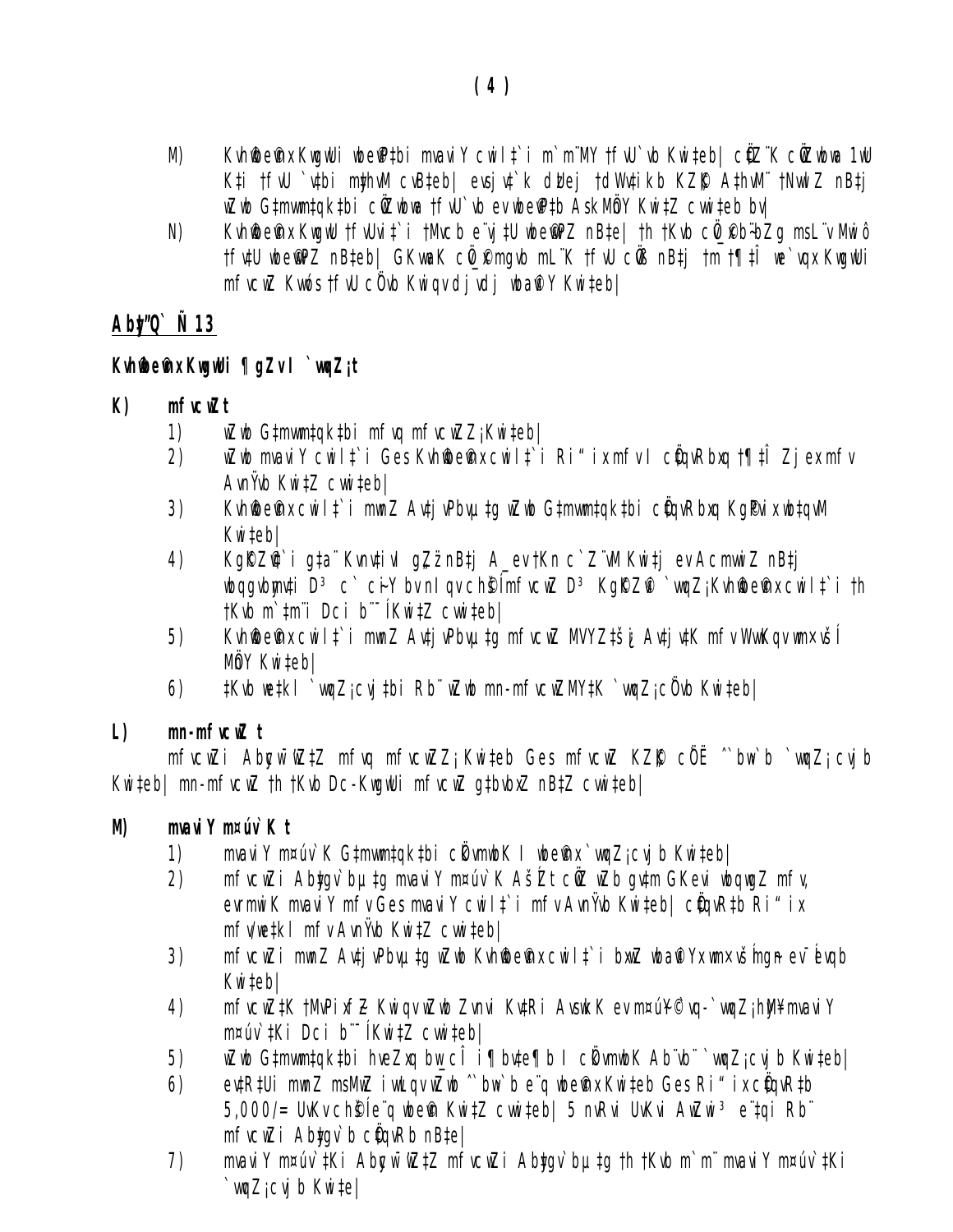- $\boldsymbol{\theta}$  $t$ Kvlva $\mathcal{F}$ l $t$ 
	- wZwb G‡mwm‡qk‡bi Avq-e¨q msµvšĺhveZxq bw\_c‡Îi mĝzi¶Yv‡e¶b wbwðZ Kwi‡eb Ges 1) ermivtší Avg-e tai wbawaZ AwWU KitYi e e w Mm Y Kwitebl
	- wZwb cëwj Z Awy K wbggybngwti Gtmwmtqktbi e q eiuti i mwnZ m½wZ iwwLgy hyeZxg  $(2)$ e tgi mộzZËyeavb I ubgš, ubuð Z Kwiteb/
	- wZwb G‡mwm‡qk‡bi ev‡RU cŸqb Kwi‡eb| 3)

# Abt/0  $\tilde{N}$  14

# Kuhmems cuilt i Karzel m'm't i Acmviyt

- $1)$ wefuMxg didej Gtmwmtgktbi †Kvb KgRZP ev m`m" MnYthvM" †Kvb KviY by RvbvBgv Gtmwmtqktbi cici 3wU mfvq nwRi nBtZ e \_ MBtj KqRZim`m~c` nBtZ wZwb AcmwwiZ ewi gv wetewPZ nBteb| Zte GB e vcvti Povšíwn×všíMůtYi cte%viY `k@bvi Abtiva KwitZ nB‡e Ges Kvhffbefnx cwil` GB e vcv‡i Reve cvl qvi ci Pevšlwn×všlMåY Kwi‡ebl
- Am PiY, Tazvi Ace envi A ev td SR vix Av vi Z KZK · Êc OS nBti KviY · Ketbvi mthwM 2) `vb Kwiqv Kvhffbefnx KwgwUi wn×všíjBqv th tKvb Kgf(Zim^m^#K Acmvib Kiv nBte| Zte evdtdi Abtav`b i Bav Avt`k Rvix KwitZ nBtel
- wbtgw<sup>3</sup> KviY mgtnl m`m" c` wejß nBte t  $3)$ K)  $qZ\ddot{z}$  L)  $AcmviY$  M)  $c$   $Z\ddot{w}$  N)  $kvi$   $\ddot{w}i$   $K/qv$   $b\ddot{w}nK$   $A\overline{q}qZv$

# Abt/Q`  $\tilde{N}$  15

Kuhftbeffux cwilt`i tagu` 4 ermi nBte| Kuhftbeffux cwilt`i cüg ^eVtKi w`btK Kuhffui MbtYi w`b  $m$ tm‡e MY" KivnB‡e|

# Abt/Q` Ñ 16

# G‡mwm‡qk‡bi Znwej t

wefuMxq dbej Gtmwmtqktbi hveZxq Znwej wefuMxq m`ti Aew~Z GK ev GKwaK Zdwnjx/miKvi Abtawn Z e vstK Rav wkte | mvavi Y m¤úv K I tKvlva t¶i hM¥ -v¶ti Znuej cwiPwi Z nBte | Zvnvt i th tKvb GKRtbi Abgw WZtZ mfvcwZ ev Zvnvi KZR ceftý gtbvbxZ mn-mfvcwZ ~19i Kwitebl

# Abt/Q` Ñ 17

- 1 RivB nB‡Z 30 Rbg ch§ G#mwm#qk#bi Aw\_R ermi MYbv Kiv nB#e| 1)
- wefuMxq duej Gtmwmtqktbi KgRZPI m`mit`i KvhRvj KvhFvi MbtYi ZwwiLnBtZ 4 ermi 2) "vqx nBte| Kvhfbefnx cwilt`i 1g ^eVtKi w`btK Kvhf<sup>6</sup>vi MbtYi w`b wntmte MY" Kiv nBte|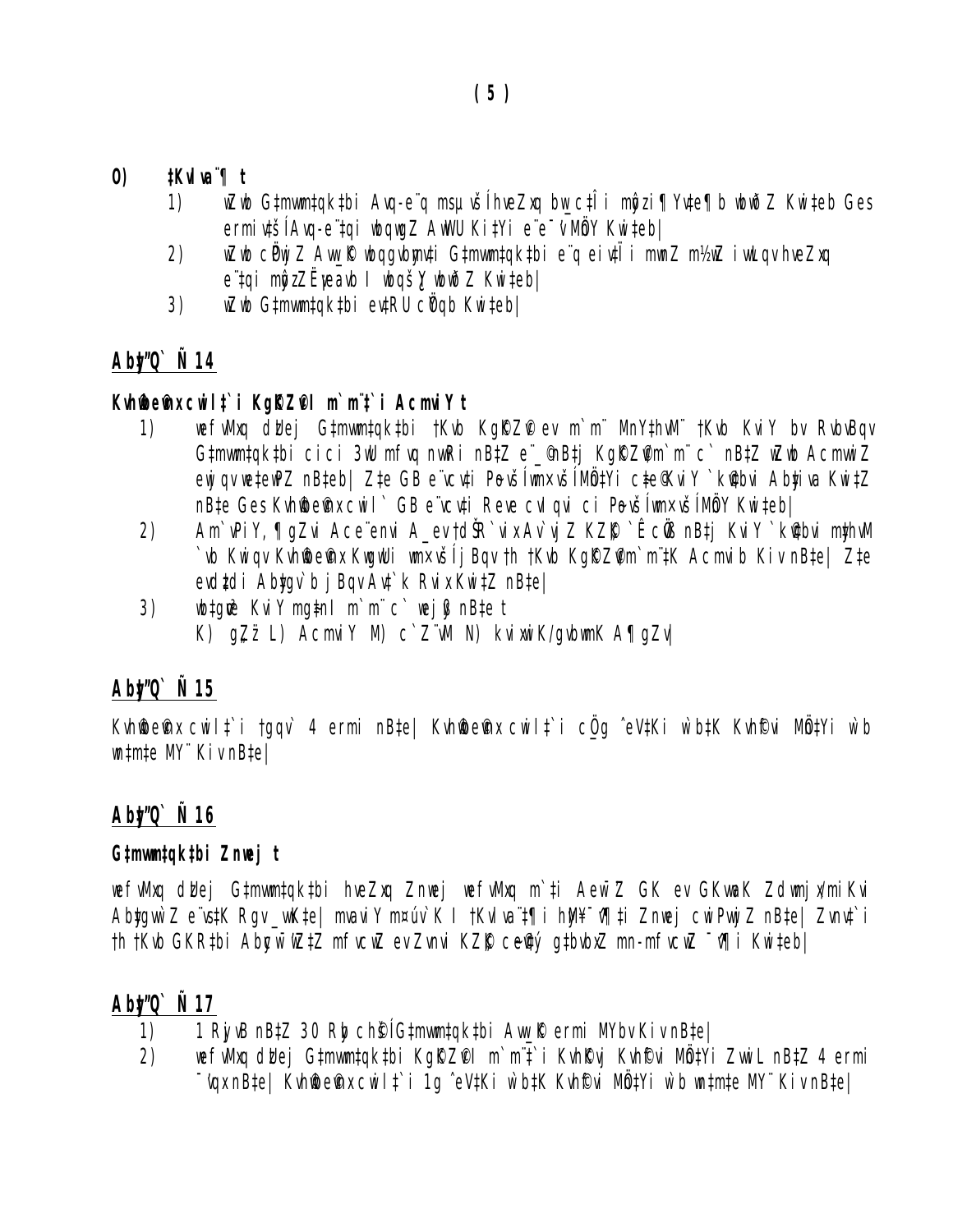# *Aby‡"Q` Ñ 18*

# *‡L‡jvqvo‡`i Kj¨vY Znwej t*

wefwMxq dbej G‡mwm‡qkb †L‡jvqvo/µxov msMVK Kj¨vY Znwej MVb Kwi‡e| P¨wwiwU, cÖk®x wKsev *†h‡Kvb cÖwZ‡hvwMZvg~jK dzUej †Ljv Abyôv‡bi gva¨‡g A\_ev Ab¨vb¨ we‡bv`bg~jK m¤§Z cš'vq GB Znwej MVY Kiv nB‡e|* 

# *Aby‡"Q` Ñ 19*

#### *wewa I Dc-wewa t*

*wefvMxq dzUej G‡mvwm‡qkb GB MVbZ‡š¿i mwnZ msMwZ ivwLqv †h †Kvb wewa I Dc-wewa cÖYqb Kwi‡Z cvwi‡e Z‡e Gi Rb¨ wbe©vnx cwil‡`i mfvq Dcw¯'Z m`m¨‡`i `yB Z…Zxqvs‡ki m¤§wZi cÖ‡qvRb nB‡e|* 

# *Aby‡"Q` Ñ 20*

*AšÍ©f~w³K…Z µxov mwgwZ/cÖwZôvb‡K wefvMxq dzUej G‡mvwm‡qk‡b evrmwiK 300/= UvKv gvÎ AšÍ©f~w³ wd cwi‡kva Kwi‡Z nB‡e|* 

# *Aby‡"Q` Ñ 21*

### *RywWwmqvj KvVv‡gvt*

- *K*) *wddvi civgk© Abbygx wefwMxq ফুটবল* এসোসিয়েশনের ডিসিপিণ্টনার*x KwgwU I Avcxj KwgwU RyWwmqvj KvVv‡qv wn‡m‡e we‡ewPZ nB‡e| RyWwmqvj KvVv‡qv Gi mKj wm×všĺ Ae<sup>\*</sup>া সংশিণ্ট mK‡ji Dci eva¨evaK wnmv‡e cÖ‡hvR¨ nB‡e| GB wel‡q ms¯'vi Kvh©wbe©vnx KwgwUi †Kvb KZ…©Z¡ \_vwK‡e bv|*
- L) wefwMxq dkej G‡mwm‡qk‡bi ÔRwWwmqvi KvVv‡qvÕ m¤úb¶bi‡c¶ e¨wr<sup>3</sup>i mg¤‡q MwVZ nB‡e Ges *GB ms<sup>-</sup>vi Kvhffbefnx KwgwUi †Kvb m`m" Ašff® \_wK‡Z cwwi#e bv|*
- *M) GKRb †Pqvig¨vb, GKRb fvBm-†Pqvig¨vb I 3 Rb m`m¨ wb‡q RywWwmqvj KvVv‡gvf~³ KwgwUØq MwVZ nB‡e|*
- *N) G‡mvwm‡qk‡bi wWwmwcbvix †KvW Abyhvqx RywWwmqvj KvVv‡gvf~³ KwgwUi Kvh©µg cwiPvjbv Kiv nB‡e|*
- *O) RywWwmqvj KvVv‡gvfy³ KwgwUi †Pqvig¨vb I fvBm-†Pqvig¨v‡bi AvBb welqK †hvM¨Zv \_vKv cÖ‡qvRb|*
- *P) RywWwkqvj KvVv‡gvf~³ KwgwUi †Kvb m`m¨ wWf.GdGÕi Ab¨ †Kvb KwgwUi m`m¨ nB‡Z cvwi‡eb bv|*

# *Aby‡"Q` Ñ 22*

# *Aviwe‡Uªkbt*

wefwMxq dWej G‡mwm‡qkb GKwU Aviwe‡Ukb UiBebyj MVb Kwi‡e| G‡mwm‡qk‡bi mvt\_ wbeÜxKZ.†Kvb *m*`m¨, †L‡jvqvo ev Kg $RZ$  g‡a¨ hw` †Kvb gZwe‡iva †`Lv †`q Ges Zvi `vq-`wqZ; hw` RwWwmqvj *Kvhi*futgi Avi Zvf<sup>3</sup> bv ng Zte AviwetUkb UiBebyj †mB Ašťue‡iva wbimtb wewagvjv Abbygx e¨e¯v MônY *Kwi‡e| wefvMxq dbej G‡mwm‡qk‡bi Kvh@e@nx KwgwU Aviwe‡Ukb UiBeby‡ji MVY, Kvh©wiwa I wewagvjv cÖYqb Kwi‡e|*